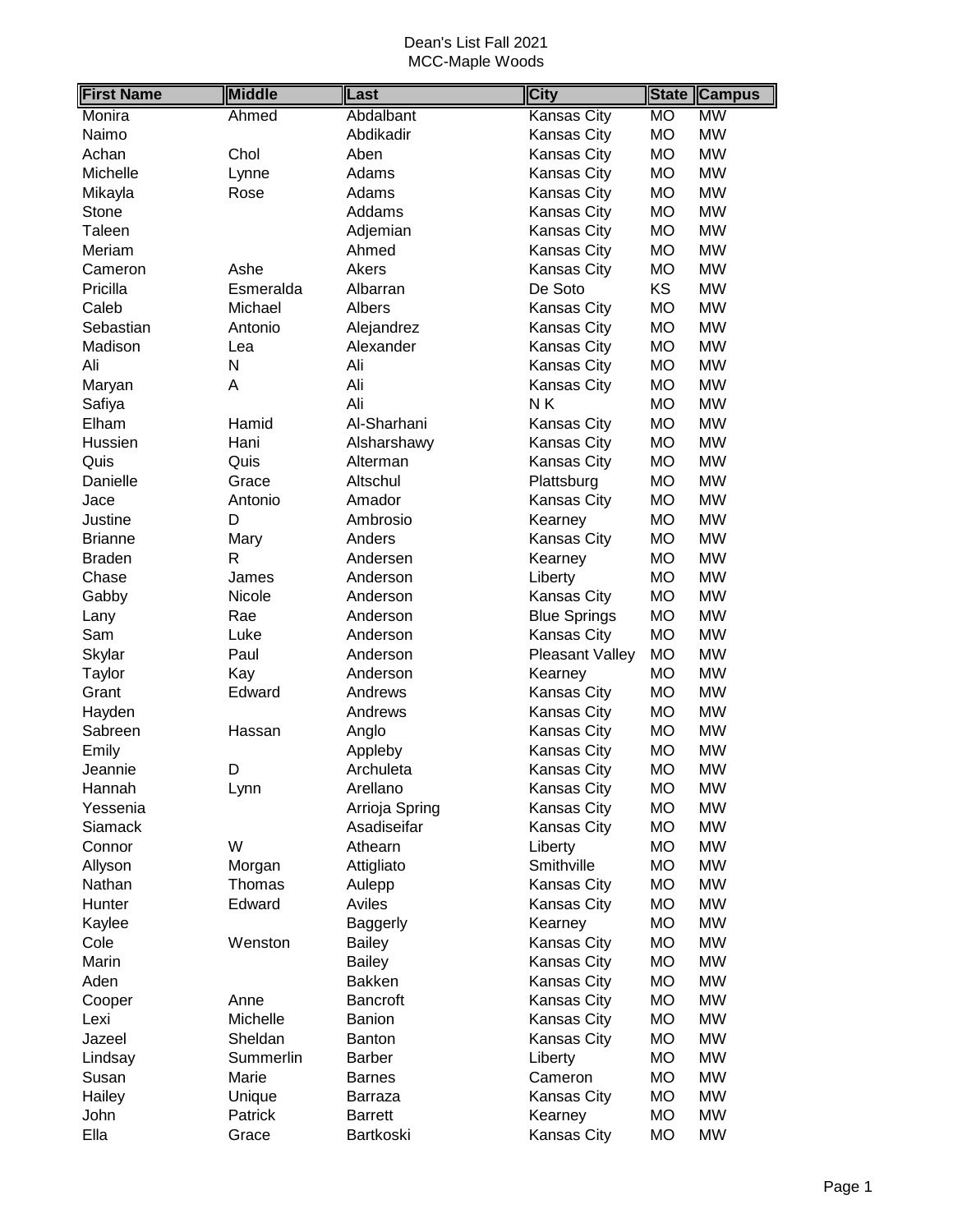| <b>First Name</b> | <b>Middle</b> | Last                  | <b>City</b>                 | <b>State</b> | <b>Campus</b> |
|-------------------|---------------|-----------------------|-----------------------------|--------------|---------------|
| Victoria          |               | <b>Bartlett</b>       | Liberty                     | <b>MO</b>    | <b>MW</b>     |
| Joey              | Adair         | <b>Basler</b>         | Kansas City                 | <b>MO</b>    | <b>MW</b>     |
| Jordyn            | Elizabeth     | Bass                  | Smithville                  | <b>MO</b>    | <b>MW</b>     |
| Rob               | Thomas        | Bastarache            | Kansas City                 | <b>MO</b>    | <b>MW</b>     |
| Cora              | J             | <b>Batcheller</b>     | Kansas City                 | <b>MO</b>    | <b>MW</b>     |
| Robert            |               | <b>Bates</b>          | Lawson                      | <b>MO</b>    | <b>MW</b>     |
| Alex              | Michael       | <b>Beatty</b>         | Kansas City                 | <b>MO</b>    | <b>MW</b>     |
| Victoria          | <b>Beth</b>   | Beckham               | Kansas City                 | <b>MO</b>    | <b>MW</b>     |
| Otto              | G             | <b>Beers</b>          | Kansas City                 | <b>MO</b>    | <b>MW</b>     |
| Jessica           | Anne          | Begley                | Kansas City                 | <b>MO</b>    | <b>MW</b>     |
| Kathleen          |               | <b>Belcher</b>        | Liberty                     | <b>MO</b>    | <b>MW</b>     |
| Khaoula           |               | Bendahhou             | Kansas City                 | MO           | <b>MW</b>     |
| Amanda            | Grace         | <b>Benedick</b>       | Kansas City                 | <b>MO</b>    | <b>MW</b>     |
| Precious          | Y             | <b>Bennett</b>        | Kansas City                 | <b>MO</b>    | <b>MW</b>     |
| Saylor            | Skyy          | <b>Bennett</b>        | Kansas City                 | <b>MO</b>    | <b>MW</b>     |
| Chloe             | Juanita Joy   | Bentley               | Kansas City                 | <b>MO</b>    | <b>MW</b>     |
| Karlie            | Michelle      | Benton                | Kansas City                 | MO           | <b>MW</b>     |
| Payton            | Leann         | Bentsen               | Smithville                  | <b>MO</b>    | <b>MW</b>     |
| Eric              | Lee           | Berg                  | Kansas City                 | <b>MO</b>    | <b>MW</b>     |
| Israel            |               | Berhanu               | Kansas City                 | МO           | <b>MW</b>     |
| Kierstin          | Renee         | <b>Beshears</b>       | Trimble                     | <b>MO</b>    | <b>MW</b>     |
| Arthur            |               | <b>Best</b>           | Liberty                     | <b>MO</b>    | <b>MW</b>     |
| Nicole            | Ann           | <b>Bethel</b>         | Liberty                     | <b>MO</b>    | <b>MW</b>     |
| Nancy             | Carson        | <b>Binkley</b>        | <b>Kansas City</b>          | <b>MO</b>    | <b>MW</b>     |
| Carter            | James         | Binning               | Liberty                     | <b>MO</b>    | <b>MW</b>     |
| Rachel            |               | <b>Bishop</b>         | <b>Kansas City</b>          | <b>MO</b>    | <b>MW</b>     |
| Cameron           | M             | <b>Black</b>          | Liberty                     | <b>MO</b>    | <b>MW</b>     |
| Austin            | Carl          | <b>Blackford</b>      | <b>Kansas City</b>          | <b>MO</b>    | <b>MW</b>     |
| <b>Nick</b>       | Payton        | Blackwell             | Kearney                     | <b>MO</b>    | <b>MW</b>     |
| Jared             | Evan          | <b>Blahnik</b>        | Kansas City                 | <b>MO</b>    | <b>MW</b>     |
| Morgan            | Paige         | <b>Bland</b>          | Kansas City                 | <b>MO</b>    | <b>MW</b>     |
| Robert            | C             | <b>Blann</b>          | Kansas City                 | <b>MO</b>    | <b>MW</b>     |
| Annabelle         | Grace         | Blodgett              | Kansas City                 | MO           | <b>MW</b>     |
| Sarian            | Olivia        | <b>Blunk</b>          | Kearney                     | <b>MO</b>    | <b>MW</b>     |
| Landon            | Joshua        | Boehm                 | <b>Kansas City</b>          | <b>MO</b>    | <b>MW</b>     |
| <b>Bryce</b>      |               | Bohlman               | <b>Kansas City</b>          | МO           | MW            |
| Elizabeth         | Ann           | Bohn                  | Liberty                     | <b>MO</b>    | <b>MW</b>     |
| Evelyn            | Evelyn        | Bohn                  | Kansas City                 | МO           | <b>MW</b>     |
| lan               | James         | <b>Bollinger</b>      | Liberty                     | MO           | <b>MW</b>     |
| Sephora           | Muswamba      | Bombi                 | Kansas City                 | MO           | <b>MW</b>     |
| Josh              | Christopher   | <b>Borst</b>          | Kansas City                 | МO           | <b>MW</b>     |
| Andrea            |               | <b>Boswell-Carder</b> | Raytown                     | MO           | <b>MW</b>     |
| Austin            | $\mathsf{R}$  | <b>Botts</b>          | Kansas City                 | <b>MO</b>    | <b>MW</b>     |
| Riley             | <b>Blake</b>  | Bown                  | Oak Grove                   | MO           | <b>MW</b>     |
| Shanae            |               | <b>Bowser</b>         | Kansas City                 | MO           | <b>MW</b>     |
| Krista            | Annette       | <b>Bracken</b>        | Kansas City                 | MO           | <b>MW</b>     |
| Madison           | Leanne        | <b>Bradley</b>        | <b>Excelsior Springs MO</b> |              | <b>MW</b>     |
| Wyatt             | William       | <b>Bradley</b>        | Kansas City                 | MO           | <b>MW</b>     |
| <b>Bella</b>      | Jewel         | <b>Bragg</b>          | Kansas City                 | МO           | <b>MW</b>     |
| Kate              | Ashley        | <b>Brandt</b>         | Kansas City                 | МO           | <b>MW</b>     |
| Erin              | Olivia        | Bremerman             | Liberty                     | MO           | <b>MW</b>     |
| Kala              |               | <b>Brennan</b>        | <b>Grain Valley</b>         | <b>MO</b>    | <b>MW</b>     |
| <b>Brianna</b>    | M             | <b>Brewer</b>         | Kansas City                 | МO           | <b>MW</b>     |
| Zoe               | Izzabella     | <b>Bridges</b>        | Kansas City                 | МO           | <b>MW</b>     |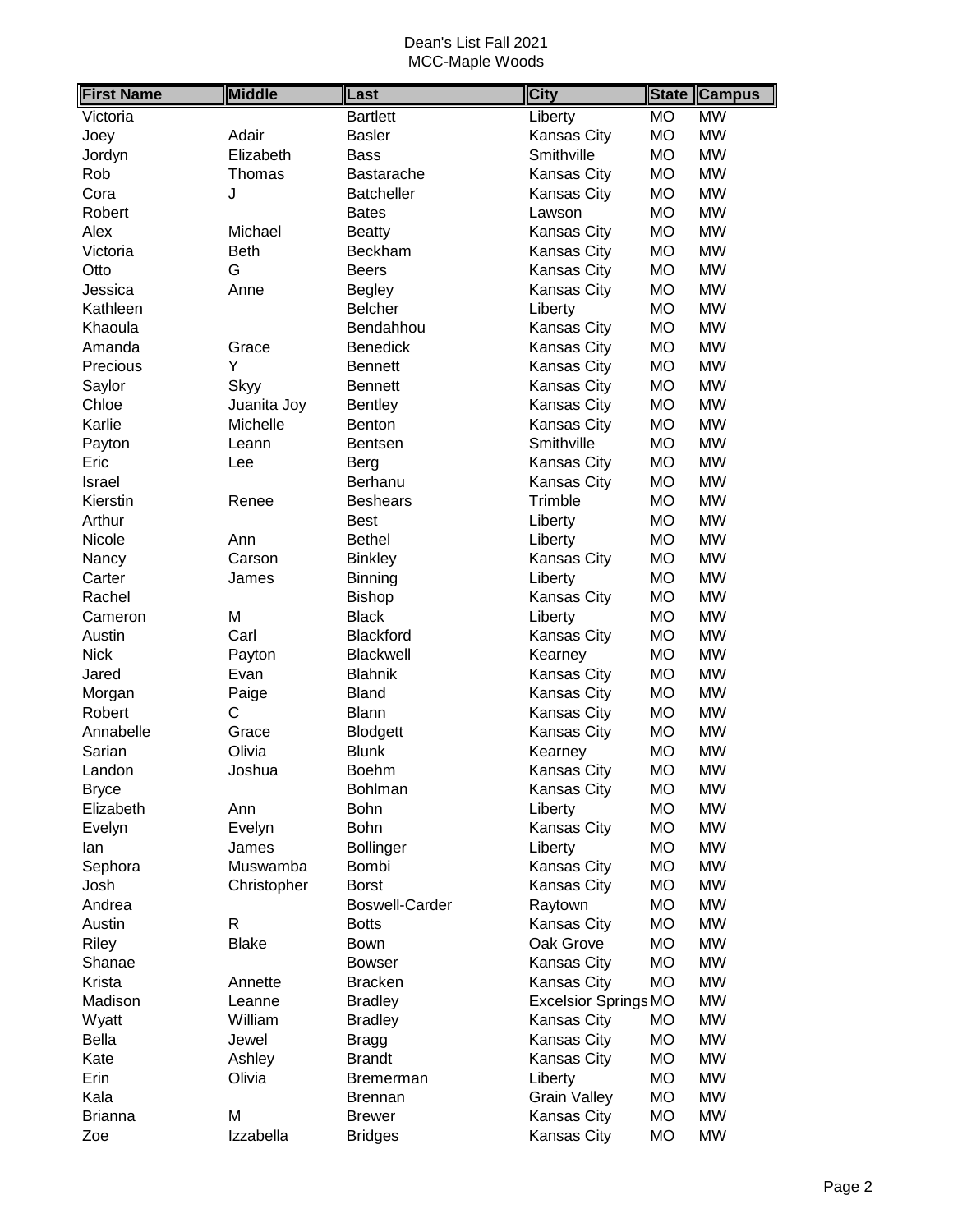| <b>First Name</b> | <b>Middle</b> | Last              | <b>City</b>                 | <b>State</b> | <b>Campus</b> |
|-------------------|---------------|-------------------|-----------------------------|--------------|---------------|
| Dominic           | Vincent       | Brigandi          | Kearney                     | <b>MO</b>    | <b>MW</b>     |
| Caleb             | Ε             | <b>Brightwell</b> | Kansas City                 | <b>MO</b>    | <b>MW</b>     |
| Venette           |               | <b>Brock</b>      | Kansas City                 | <b>MO</b>    | <b>MW</b>     |
| Christy           | L             | <b>Brotzman</b>   | Kansas City                 | <b>MO</b>    | <b>MW</b>     |
| Amanda            | Marie         | <b>Brown</b>      | <b>Kansas City</b>          | <b>MO</b>    | <b>MW</b>     |
| Ben               | Andrew        | <b>Brown</b>      | <b>Platte City</b>          | <b>MO</b>    | <b>MW</b>     |
| Chelbi            | L             | <b>Brown</b>      | Holt                        | <b>MO</b>    | <b>MW</b>     |
| Destiny           | Jenea         | <b>Brown</b>      | Saint Joseph                | <b>MO</b>    | <b>MW</b>     |
| Ginger            | G             | <b>Brown</b>      | Kansas City                 | <b>MO</b>    | <b>MW</b>     |
| Luke              | Michael       | <b>Brown</b>      | Saint Joseph                | <b>MO</b>    | <b>MW</b>     |
| Finn              | <b>Scott</b>  | Buchanan          | Kansas City                 | <b>MO</b>    | <b>MW</b>     |
| Collin            | Wiltsie       | <b>Buckman</b>    | Gladstone                   | <b>MO</b>    | <b>MW</b>     |
| Austin            | Patrick       | <b>Bullock</b>    | Kearney                     | <b>MO</b>    | <b>MW</b>     |
| Zada              | D             | <b>Burch</b>      | <b>Platte City</b>          | <b>MO</b>    | <b>MW</b>     |
| Marjani           | Omolara       | <b>Burke</b>      | <b>Kansas City</b>          | <b>MO</b>    | <b>MW</b>     |
| Skyler            | N             | <b>Burke</b>      | Liberty                     | <b>MO</b>    | <b>MW</b>     |
| <b>Brooke</b>     | Elizabeth     | <b>Burnham</b>    | Kansas City                 | <b>MO</b>    | <b>MW</b>     |
| Ethan             | David         | Burnham           | Kansas City                 | <b>MO</b>    | <b>MW</b>     |
| Meredith          |               | Burnham           | Kansas City                 | <b>MO</b>    | <b>MW</b>     |
| Dylan             | H             | <b>Burroughs</b>  | Liberty                     | <b>MO</b>    | <b>MW</b>     |
| Hana              |               | Bytyqi            | Kansas City                 | <b>MO</b>    | <b>MW</b>     |
| Moselle           | Moselle       | Cabral            | <b>Kansas City</b>          | <b>MO</b>    | <b>MW</b>     |
| Kaitlyn           | <b>Belle</b>  | Cain              | Parkville                   | <b>MO</b>    | <b>MW</b>     |
| Aldo              |               | Calderon          | Kansas City                 | <b>MO</b>    | <b>MW</b>     |
| Juan              | Camilo        | Calderon          | Kansas City                 | <b>MO</b>    | <b>MW</b>     |
| Joseph            | Holstein      | Camacho           | <b>Kansas City</b>          | <b>MO</b>    | <b>MW</b>     |
| Nathan            | Michael       | Campbell          | Liberty                     | <b>MO</b>    | <b>MW</b>     |
| Evan              | Daniel        | Canon             | <b>Platte City</b>          | <b>MO</b>    | <b>MW</b>     |
| Caitlin           | Runa          | Carder            | <b>Excelsior Springs MO</b> |              | <b>MW</b>     |
| Madison           |               | Carey             | <b>Excelsior Springs MO</b> |              | <b>MW</b>     |
| Madi              | <b>Brooke</b> | Carmichael        | Smithville                  | <b>MO</b>    | <b>MW</b>     |
| Madi              | Rose          | Carnie            | Liberty                     | <b>MO</b>    | <b>MW</b>     |
| Grace             | Helen         | Carter            | Kansas City                 | <b>MO</b>    | <b>MW</b>     |
| Alexis            | Nicole        | Casteel           | Kansas City                 | <b>MO</b>    | <b>MW</b>     |
| Randy             | Steven        | Castillo          | Kansas City                 | <b>MO</b>    | <b>MW</b>     |
| Tanner            | Wayne         | Casto             | Kansas City                 | <b>MO</b>    | <b>MW</b>     |
| Marcus            | Α             | Castro            | Kansas City                 | <b>MO</b>    | <b>MW</b>     |
| Eliana            | Nicole        | Cattell           | Liberty                     | <b>MO</b>    | <b>MW</b>     |
| Claudia           | Cristela      | Caudillo          | Kansas City                 | <b>MO</b>    | <b>MW</b>     |
| Rosy              | Guadalupe     | Cervantes         | Kansas City                 | <b>MO</b>    | <b>MW</b>     |
| Tina              | Elizabeth     | Chafin            | Kansas City                 | <b>MO</b>    | <b>MW</b>     |
| Monet             | Leigh         | Chandler          | Kansas City                 | <b>MO</b>    | <b>MW</b>     |
| Angelina          | <b>Breann</b> | Chapman           | Kansas City                 | <b>MO</b>    | <b>MW</b>     |
| Emily             | Elizabeth     | Chapman           | Liberty                     | <b>MO</b>    | <b>MW</b>     |
| <b>Brooke</b>     | M             | Chase             | Kearney                     | <b>MO</b>    | <b>MW</b>     |
| Alexis            | Layne         | Chavez            | Kansas City                 | <b>MO</b>    | <b>MW</b>     |
| Yazmeen           | A             | Chavez            | Kansas City                 | <b>MO</b>    | <b>MW</b>     |
| Addisalem         | Negassa       | Chewaka           | Kansas City                 | <b>MO</b>    | <b>MW</b>     |
| Sara              | Idossa        | Chibssa           | Kansas City                 | <b>MO</b>    | <b>MW</b>     |
| Sean              |               | Childress         | Kansas City                 | <b>MO</b>    | <b>MW</b>     |
| Hunyoung          |               | Choi              | Riverside                   | <b>MO</b>    | <b>MW</b>     |
| Myron             |               | Chou              | Kansas City                 | <b>MO</b>    | <b>MW</b>     |
| Serena            |               | Christensen       | Parkville                   | <b>MO</b>    | <b>MW</b>     |
| Danielle          | Alisha        | Christy           | Kansas City                 | <b>MO</b>    | <b>MW</b>     |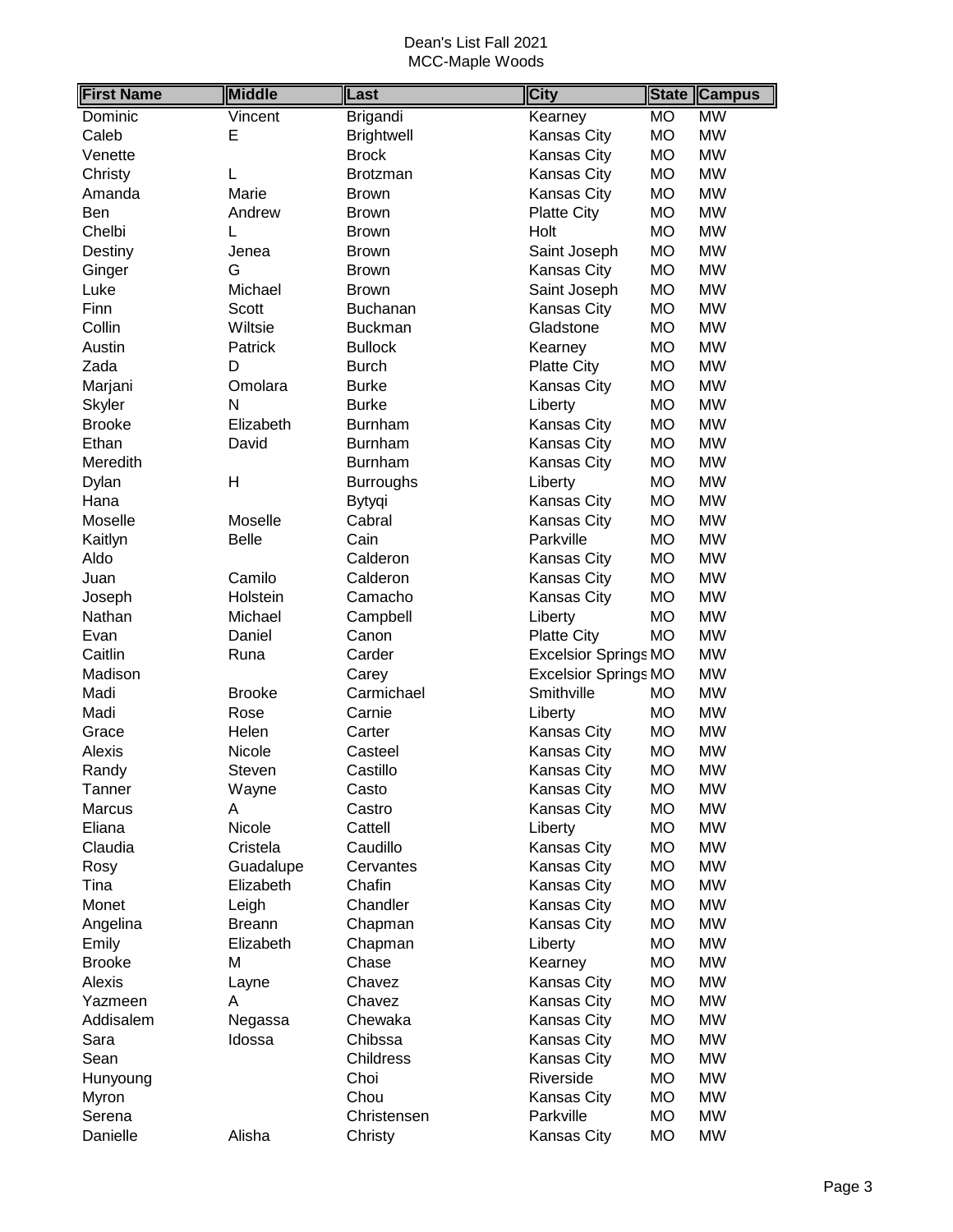| <b>First Name</b> | <b>Middle</b>    | Last            | <b>City</b>                 | <b>State</b>           | <b>Campus</b> |
|-------------------|------------------|-----------------|-----------------------------|------------------------|---------------|
| Savannah          | N                | Church          | <b>Excelsior Springs MO</b> |                        | <b>MW</b>     |
| Luke              | Austin           | Ciccio          | Kansas City                 | <b>MO</b>              | <b>MW</b>     |
| Josh              | <b>Braden</b>    | Clark           | Weston                      | <b>MO</b>              | <b>MW</b>     |
| Katie             | Lynn             | Claunch         | <b>Kansas City</b>          | <b>MO</b>              | <b>MW</b>     |
| Valerie           | Dawn             | Clayton         | Kearney                     | <b>MO</b>              | <b>MW</b>     |
| Kaylee            | Ann              | Cleaveland      | <b>Excelsior Springs MO</b> |                        | <b>MW</b>     |
| <b>Drake</b>      | Thomas           | Clevenger       | <b>Excelsior Springs MO</b> |                        | <b>MW</b>     |
| Gavin             | Alexander        | Clevenger       | Kansas City                 | <b>MO</b>              | <b>MW</b>     |
| Ben               | David            | Clopp           | Kansas City                 | <b>MO</b>              | <b>MW</b>     |
| Daniel            | Eugene           | Coffelt         | Kansas City                 | <b>MO</b>              | <b>MW</b>     |
| Samantha          | Marie            | Coffelt         | Kansas City                 | <b>MO</b>              | <b>MW</b>     |
| Aniya             | Skye             | Coleman         | Kansas City                 | <b>MO</b>              | <b>MW</b>     |
| Josie             | Aycardo          | Coleman         | Kansas City                 | <b>MO</b>              | <b>MW</b>     |
| Sydney            |                  | Coleman         | Kansas City                 | <b>MO</b>              | <b>MW</b>     |
| Madalyn           | Louise           | Colombo         | Kansas City                 | <b>MO</b>              | <b>MW</b>     |
| Taylor            | <b>Brianne</b>   | Colston         | Kansas City                 | <b>MO</b>              | <b>MW</b>     |
| Scout             | Scout            | Colvin          | <b>Kansas City</b>          | <b>MO</b>              | <b>MW</b>     |
| Adrianna          | Rose             | Comple          | Smithville                  | <b>MO</b>              | <b>MW</b>     |
| Paige             | Michelle         | Conard          | Kansas City                 | <b>MO</b>              | <b>MW</b>     |
| Abby              | Rose             | Connor          | Edgerton                    | <b>MO</b>              | <b>MW</b>     |
| Michael           | Michael          | Cook            | Kansas City                 | <b>MO</b>              | <b>MW</b>     |
| Reece             |                  | Corda           | Kansas City                 | <b>MO</b>              | <b>MW</b>     |
| Levi              | Spencer          | Cordell         | <b>Kansas City</b>          | <b>MO</b>              | <b>MW</b>     |
| Brandi            | Dempsey          | Cornett         | Shawnee                     | KS                     | <b>MW</b>     |
| Grace             |                  | Cotton          | Kansas City                 | <b>MO</b>              | <b>MW</b>     |
| Danielle          | M                | Courter         | Saint Joseph                | <b>MO</b>              | <b>MW</b>     |
| Emilee            | Nicole           | Cox             | Harrisonville               | <b>MO</b>              | <b>MW</b>     |
| Austin            | Samuel           | Crall           | Kansas City                 | <b>MO</b>              | <b>MW</b>     |
| Jen               | Michelle         | Crall           | Kansas City                 | <b>MO</b>              | <b>MW</b>     |
| Katy              | Elizabeth        | Cramblit        | Kansas City                 | <b>MO</b>              | <b>MW</b>     |
| Kirstyn           | Dallas           | Crane           | Pleasant Valley             | <b>MO</b>              | <b>MW</b>     |
| John              | Cole             | Craven          | Kansas City                 | <b>MO</b>              | <b>MW</b>     |
| Wyatt             | Wesley           | Craven          | Kansas City                 | <b>MO</b>              | <b>MW</b>     |
| Kimberlee         | Nicole           | Crawley         | Saint Joseph                | <b>MO</b>              | <b>MW</b>     |
| <b>Tyler</b>      |                  | Creek           | Kansas City                 | <b>MO</b>              | <b>MW</b>     |
| Kenzie            | Allison          | Croley          | <b>Kansas City</b>          | <b>MO</b>              | <b>MW</b>     |
| Cindy             | Lynn             | Crosby          | Kansas City                 | <b>MO</b>              | <b>MW</b>     |
| Nora              |                  | Crowley         | Kansas City                 | <b>MO</b>              | <b>MW</b>     |
| Donnie            | Renae            | Crum            | Saint Joseph                | <b>MO</b>              | <b>MW</b>     |
| Zach              | Ross             | Crutcher        | <b>Grain Valley</b>         | <b>MO</b>              | <b>MW</b>     |
| Marshonda         | Leashae          | Cullum          | Kansas City                 | <b>MO</b>              | <b>MW</b>     |
| Lalise            | Gemechu          | Daba            |                             | <b>MO</b>              | <b>MW</b>     |
| Miatta            |                  | Dakoi           | Kansas City                 |                        | <b>MW</b>     |
|                   | Olalay<br>Nicole |                 | Kansas City                 | MO                     | <b>MW</b>     |
| Riley<br>Lewis    |                  | Dakon<br>Dalman | Kearney                     | <b>MO</b><br><b>MO</b> | <b>MW</b>     |
|                   | Elizabeth        | Dalton          | Kansas City<br>Kansas City  | <b>MO</b>              | <b>MW</b>     |
| Serena            |                  |                 |                             |                        | <b>MW</b>     |
| Jeff              | Edward           | Daniels         | Kansas City                 | <b>MO</b>              |               |
| Tyler             | S                | Dansby          | Kansas City                 | <b>MO</b>              | <b>MW</b>     |
| Monica            | My               | Dao             | Kansas City                 | <b>MO</b>              | <b>MW</b>     |
| Robbie            | Jack             | Davidson        | Kansas City                 | <b>MO</b>              | <b>MW</b>     |
| Victoria          |                  | Davidson        | Kansas City                 | <b>MO</b>              | <b>MW</b>     |
| Christine         |                  | Davis           | Kansas City                 | <b>MO</b>              | <b>MW</b>     |
| Hailey            | R                | Davis           | Liberty                     | <b>MO</b>              | <b>MW</b>     |
| Jacob             |                  | Davis           | Parkville                   | <b>MO</b>              | <b>MW</b>     |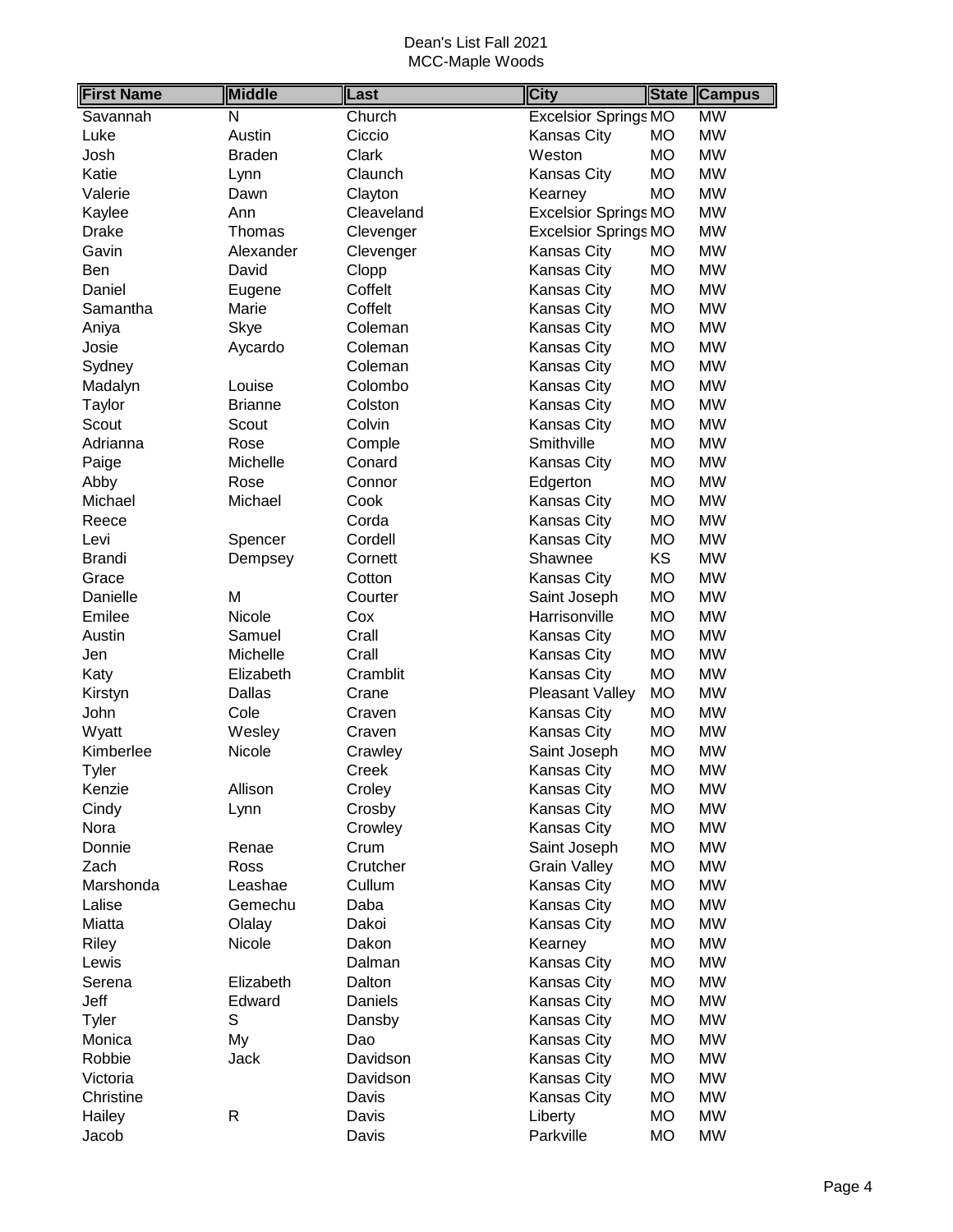| <b>First Name</b> | <b>Middle</b>     | Last               | <b>City</b>                 |           | <b>State Campus</b> |
|-------------------|-------------------|--------------------|-----------------------------|-----------|---------------------|
| Kamree            | Grace             | Davis              | <b>Kansas City</b>          | <b>MO</b> | <b>MW</b>           |
| Katie             | Elizabeth         | Davis              | Smithville                  | <b>MO</b> | <b>MW</b>           |
| <b>Breckin</b>    | Keith             | Daw                | <b>Kansas City</b>          | MO        | <b>MW</b>           |
| Josie             | Lynn              | Day                | Holden                      | <b>MO</b> | <b>MW</b>           |
| Jaylen            | Anthony           | Dean               | <b>Kansas City</b>          | MO        | <b>MW</b>           |
| Franklin          |                   | Deaver             | Kansas City                 | <b>MO</b> | <b>MW</b>           |
| <b>Steve</b>      | Paul              | Denison            | <b>Kansas City</b>          | MO        | <b>MW</b>           |
| Karen             |                   | Denning            | Liberty                     | <b>MO</b> | <b>MW</b>           |
| Austin            | <b>Troy</b>       | Devlin             | Farley                      | <b>MO</b> | <b>MW</b>           |
| Alexis            |                   | <b>DeVore</b>      | <b>Kansas City</b>          | <b>MO</b> | <b>MW</b>           |
| Davinette         |                   | Dewar              | <b>Kansas City</b>          | <b>MO</b> | <b>MW</b>           |
| Vonnie            | Carolyn           | DeWeese            | Trimble                     | <b>MO</b> | <b>MW</b>           |
| Kage              | Aidan             | Diehl              | <b>Kansas City</b>          | <b>MO</b> | <b>MW</b>           |
| Jason             |                   | Dismang            | Kansas City                 | <b>MO</b> | <b>MW</b>           |
| Sidney            | Nicole            | <b>Dittmer</b>     | <b>Kansas City</b>          | <b>MO</b> | <b>MW</b>           |
| LAura             | Rose              | Dixon              | Gower                       | MO        | <b>MW</b>           |
| Trent             | Dean              | Dixon              | <b>Kansas City</b>          | <b>MO</b> | <b>MW</b>           |
| Ryan              | Louis             | Dodson             | <b>Kansas City</b>          | <b>MO</b> | <b>MW</b>           |
| Kayla             | Ann               | Dolan              | <b>Kansas City</b>          | <b>MO</b> | <b>MW</b>           |
| Hailey            | Elizabeth         | Dolman             | <b>Kansas City</b>          | MO        | <b>MW</b>           |
| Cayo              | Arcadio           | Dominguez-Heithoff | Parkville                   | <b>MO</b> | <b>MW</b>           |
| Avery             | Diane             | Donnelly           | Smithville                  | <b>MO</b> | <b>MW</b>           |
| Gabriel           | Cristen           | Dorn               | Kansas City                 | MO        | <b>MW</b>           |
| Alexandra         | Marie             | <b>Dorsett</b>     | Kansas City                 | MO        | <b>MW</b>           |
| Rachel            | <b>Bernadette</b> | Dotson             | <b>Kansas City</b>          | <b>MO</b> | <b>MW</b>           |
| Kaylee            | Alyse             | Dougherty          | <b>Platte City</b>          | <b>MO</b> | <b>MW</b>           |
| Julia             | Charlene          | Douglas            | Kansas City                 | <b>MO</b> | <b>MW</b>           |
| Emma              | Kate              | Downs              | Kansas City                 | <b>MO</b> | <b>MW</b>           |
| Kansas            | Marie             | <b>Dreps</b>       | Kearney                     | <b>MO</b> | <b>MW</b>           |
| Samantha          | Renee             | <b>Driggers</b>    | Kansas City                 | <b>MO</b> | <b>MW</b>           |
| Janessa           | Rose              | Duce               | <b>Kansas City</b>          | <b>MO</b> | <b>MW</b>           |
| Cameron           | A                 | Dudley             | Chillicothe                 | MO        | <b>MW</b>           |
| Zach              | Patrick           | Dugger             | <b>Kansas City</b>          | <b>MO</b> | <b>MW</b>           |
| Matthew           | Tyler             | <b>Duke</b>        | <b>Kansas City</b>          | <b>MO</b> | <b>MW</b>           |
| Kristina          | Anne              | Dummermuth         | <b>Belton</b>               | <b>MO</b> | <b>MW</b>           |
| Lindsey           | N                 | Duncan             | Smithville                  | <b>MO</b> | <b>MW</b>           |
| Will              | William           | Duncan             | Kansas City                 | <b>MO</b> | <b>MW</b>           |
| Joe               | Michael           | Dundee             | Kearney                     | MO        | <b>MW</b>           |
| Karah             | Marie             | Dunham             | Weston                      | MO        | <b>MW</b>           |
| Jilyan            | Ann               | Dunlap             | Kearney                     | MO        | <b>MW</b>           |
| Jason             | Alan              | Dunn               | Smithville                  | <b>MO</b> | <b>MW</b>           |
| Ruby              | Louise            | Dunn               | Kearney                     | <b>MO</b> | <b>MW</b>           |
| Michelle          |                   | Dunnihoo           | Saint Joseph                | MO        | <b>MW</b>           |
| Duy               | Minh              | Duong              | Kansas City                 | MO        | <b>MW</b>           |
| Jonathan          | <b>Stuart</b>     | Durbin             | Richmond                    | MO        | <b>MW</b>           |
| Macey             | N                 | Durham             | Amazonia                    | MO        | <b>MW</b>           |
| Hailey            | Nicole            | Dyjach             | Rayville                    | <b>MO</b> | <b>MW</b>           |
| Roxann            | M                 | Earles             | <b>Excelsior Springs MO</b> |           | <b>MW</b>           |
| Caleb             | Evan              | Eason              | <b>Kansas City</b>          | MO        | <b>MW</b>           |
| Weston            | Lowell            | Edwards            | Kearney                     | MO        | <b>MW</b>           |
| <b>Bode</b>       | Tucker            | Eisenmenger        | <b>Kansas City</b>          | MO        | <b>MW</b>           |
| Latasha           |                   | Ellis              | Kansas City                 | MO        | <b>MW</b>           |
| Valissa           |                   | Enriquez           | Kansas City                 | MO        | <b>MW</b>           |
| Getachew          | Gebeyehu          | Entewew            | Kansas City                 | МO        | <b>MW</b>           |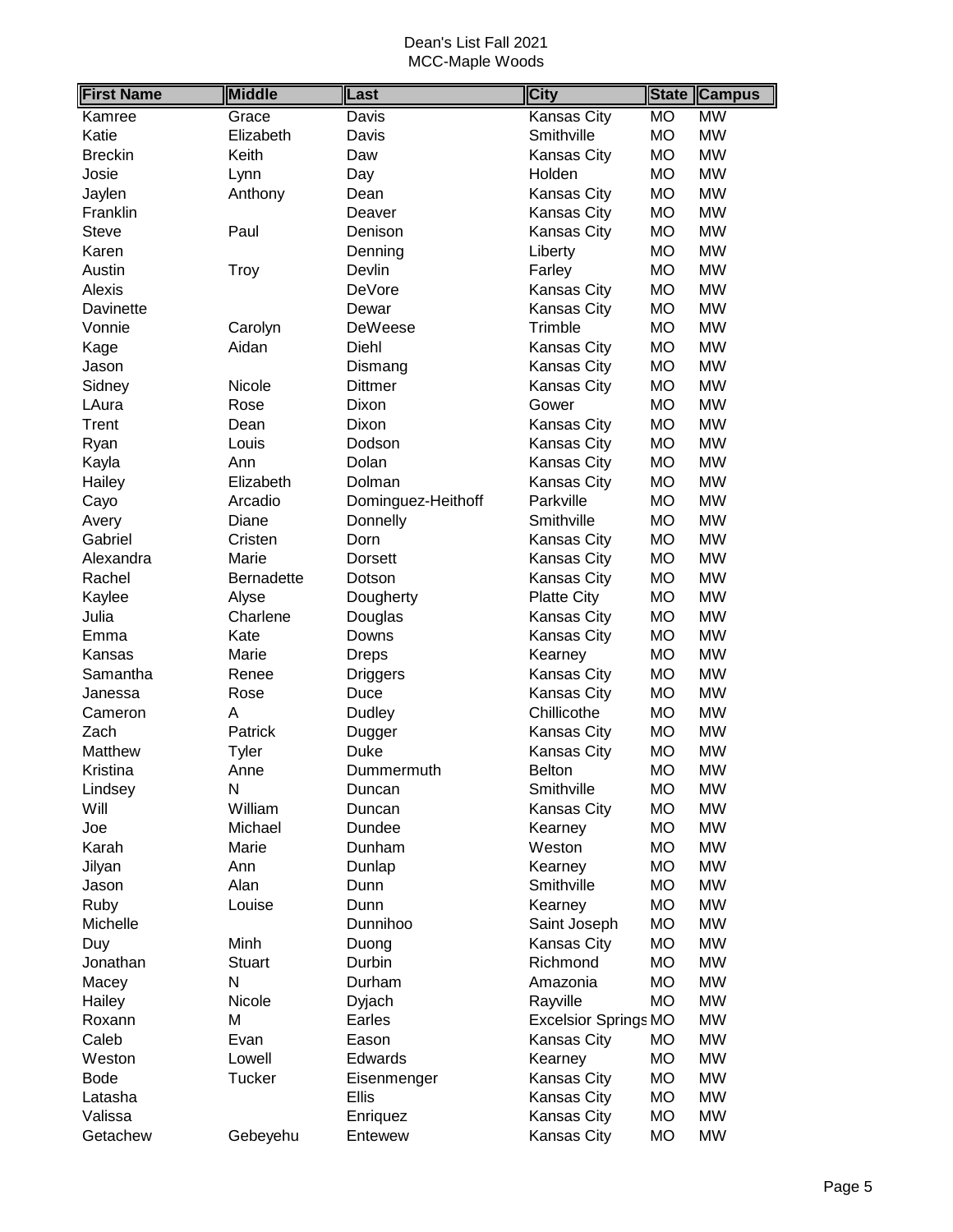| <b>First Name</b> | <b>Middle</b> | Last         | <b>City</b>         | <b>State</b>    | <b>Campus</b> |
|-------------------|---------------|--------------|---------------------|-----------------|---------------|
| Alexandrea        |               | Erisman      | Kansas City         | $\overline{MO}$ | WW            |
| Katherine         | G             | Etheridge    | Kansas City         | <b>MO</b>       | <b>MW</b>     |
| Erika             | L             | Evans        | <b>Grain Valley</b> | <b>MO</b>       | <b>MW</b>     |
| Molly             |               | Evans        | Holt                | <b>MO</b>       | <b>MW</b>     |
| Laura             | Ann           | Fabian       | Kansas City         | <b>MO</b>       | <b>MW</b>     |
| Philip            | Douglas       | Fager        | Peculiar            | <b>MO</b>       | <b>MW</b>     |
| Cameron           |               | Farber       | Parkville           | <b>MO</b>       | <b>MW</b>     |
| Melea             |               | Farmer       | Holt                | <b>MO</b>       | <b>MW</b>     |
| Tricia            | Mae           | Farnsworth   | Kansas City         | <b>MO</b>       | <b>MW</b>     |
| Teegan            |               | Farrell      | Smithville          | <b>MO</b>       | <b>MW</b>     |
| Thomas            | Jay           | Fee          | Birmingham          | <b>MO</b>       | <b>MW</b>     |
| Aaron             | Ahmad         | Fennix       | Kansas City         | <b>MO</b>       | <b>MW</b>     |
| Jakob             | <b>Brady</b>  | Ferguson     | Kansas City         | <b>MO</b>       | <b>MW</b>     |
| Isabella          | Marie         | Ferrante     | Kansas City         | <b>MO</b>       | <b>MW</b>     |
| Patrick           | Michael       | Finke        | Liberty             | <b>MO</b>       | <b>MW</b>     |
| Camryn            | Abigail       | Floden       | Kansas City         | <b>MO</b>       | <b>MW</b>     |
| Grace             | Anne          | Flournoy     | Kansas City         | <b>MO</b>       | <b>MW</b>     |
| Samantha          | Jo            | Floyd        | Kansas City         | <b>MO</b>       | <b>MW</b>     |
| Jenny             | Elif          | Footer       | Kansas City         | <b>MO</b>       | <b>MW</b>     |
| <b>Bonnie</b>     | Paige         | Fordyce      | Liberty             | <b>MO</b>       | <b>MW</b>     |
| David             | Michael       | Forson       | Kansas City         | <b>MO</b>       | <b>MW</b>     |
| Jake              | Ray           | Fortner      | Kansas City         | <b>MO</b>       | <b>MW</b>     |
| Ella              |               | Fosnough     | Kansas City         | <b>MO</b>       | <b>MW</b>     |
| Caroline          | Danielle      | Foster       | Kansas City         | <b>MO</b>       | <b>MW</b>     |
| Abby              | Ellington     | Fox          | Parkville           | <b>MO</b>       | <b>MW</b>     |
| <b>Bridget</b>    | Marie         | Fox          | Liberty             | <b>MO</b>       | <b>MW</b>     |
| Matthew           | Glen          | Franklin     | Kansas City         | <b>MO</b>       | <b>MW</b>     |
| Aubrie            | Leigh         | Frazier      | Kansas City         | <b>MO</b>       | <b>MW</b>     |
| Dylan             |               | Frazier      | Polo                | <b>MO</b>       | <b>MW</b>     |
| Lindsay           | Lorraine      | Freeborn     | Kansas City         | <b>MO</b>       | <b>MW</b>     |
| Kaitlin           |               | Freed        | Lawson              | <b>MO</b>       | <b>MW</b>     |
| Nathan            | William       | French       | Kansas City         | <b>MO</b>       | <b>MW</b>     |
| Carlie            | Marie         | Frisbee      | Kansas City         | <b>MO</b>       | <b>MW</b>     |
| Jon               |               | Fuller       | <b>Kansas City</b>  | <b>MO</b>       | <b>MW</b>     |
| Madison           |               | Gabbert      | Liberty             | <b>MO</b>       | <b>MW</b>     |
| John              | Thomas        | Gach         | Saint Joseph        | MO              | <b>MW</b>     |
| Jordyn            | Ashlee        | Galloway     | Liberty             | <b>MO</b>       | <b>MW</b>     |
| Chris             | Christopher   | Galvez       | Saint Joseph        | <b>MO</b>       | <b>MW</b>     |
| Alyse             | Marie         | Gann         | Kansas City         | <b>MO</b>       | <b>MW</b>     |
| Axel              | Cesar         | Garcia       | Kansas City         | <b>MO</b>       | <b>MW</b>     |
| Maggie            | Sueann        | Garcia       | Kansas City         | <b>MO</b>       | <b>MW</b>     |
| Sarah             | Ann           | Garcia       | Kansas City         | <b>MO</b>       | <b>MW</b>     |
| Sativa            | Abagail       | Garcia       | Pleasant Valley     | <b>MO</b>       | <b>MW</b>     |
| Natalie           | J             | Garr         | Cameron             | <b>MO</b>       | MW            |
| Morgan            | Elizabeth     | Garrison     | Kansas City         | <b>MO</b>       | MW            |
| Thomas            | C             | Gay          | Kansas City         | <b>MO</b>       | <b>MW</b>     |
| Allison           | Miranda       | Geddins      | Kansas City         | <b>MO</b>       | <b>MW</b>     |
| Grant             |               | Geren        | Lees Summit         | <b>MO</b>       | <b>MW</b>     |
| Isabel            | Marie         | Geter        | Kansas City         | <b>MO</b>       | <b>MW</b>     |
| Ashlyn            | Elizabeth     | Giaffoglione | Kansas City         | <b>MO</b>       | <b>MW</b>     |
| Keyshawn          |               | Gibson       | Kansas City         | <b>MO</b>       | <b>MW</b>     |
| Jacob             | Lawrence      | Gill         | Kansas City         | <b>MO</b>       | <b>MW</b>     |
| <b>Myles</b>      | Evan          | Gilmer       | Kansas City         | <b>MO</b>       | <b>MW</b>     |
| <b>Breanna</b>    | Sharon        | Gilzean      | Lathrop             | <b>MO</b>       | <b>MW</b>     |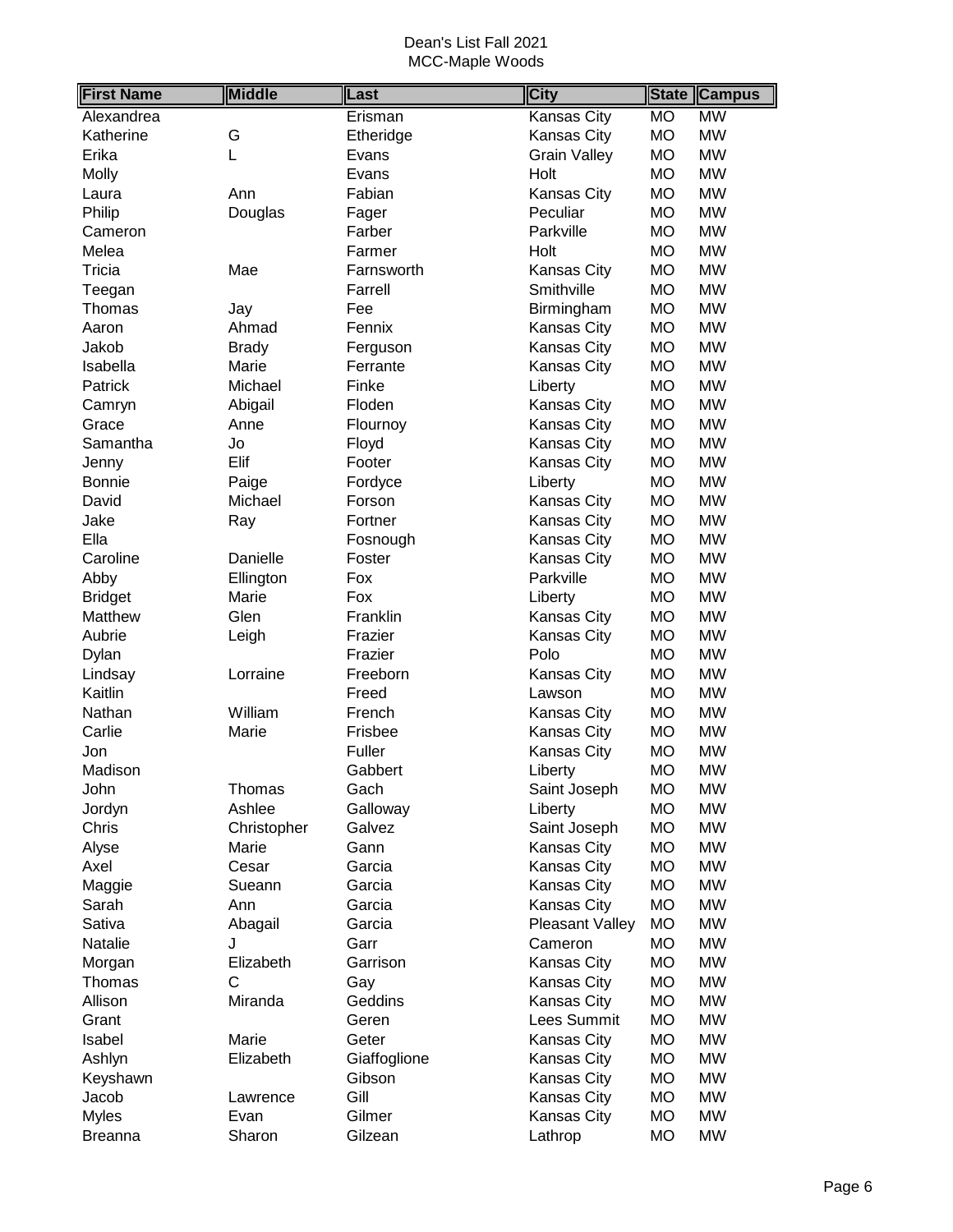| <b>First Name</b> | <b>Middle</b> | Last           | <b>City</b>                 |           | <b>State Campus</b> |
|-------------------|---------------|----------------|-----------------------------|-----------|---------------------|
| Max               | Royce         | Goertzen       | Parkville                   | <b>MO</b> | <b>MW</b>           |
| Lexi              | Ann           | Gonzales       | <b>Kansas City</b>          | <b>MO</b> | <b>MW</b>           |
| <b>Brittany</b>   |               | Gonzalez       | Kansas City                 | <b>MO</b> | <b>MW</b>           |
| Michael           | William       | Gonzalez Jr    | <b>Kansas City</b>          | <b>MO</b> | <b>MW</b>           |
| Andrew            | Collin        | Good           | <b>Kansas City</b>          | MO        | <b>MW</b>           |
| Carly             |               | Gorombey       | Kansas City                 | <b>MO</b> | <b>MW</b>           |
| Simon             | Michael       | Gosserand      | <b>Kansas City</b>          | <b>MO</b> | <b>MW</b>           |
| Lily              | Kay           | Gott           | Liberty                     | <b>MO</b> | <b>MW</b>           |
| Lance             |               | Grabmiller     | Kansas City                 | <b>MO</b> | <b>MW</b>           |
| Lily              | Lei           | Graff          | Riverside                   | <b>MO</b> | <b>MW</b>           |
| Taylor            | Jane          | Graham         | <b>Kansas City</b>          | <b>MO</b> | <b>MW</b>           |
| Sydney            | Rian          | Gravatt        | <b>Kansas City</b>          | <b>MO</b> | <b>MW</b>           |
| Shelby            | Kendall       | Graves         | Kansas City                 | <b>MO</b> | <b>MW</b>           |
| <b>Blane</b>      | <b>Blane</b>  | Gray           | <b>Kansas City</b>          | <b>MO</b> | <b>MW</b>           |
| Tyler             | Harmon        | Gray           | <b>Kansas City</b>          | <b>MO</b> | <b>MW</b>           |
| Camden            |               | Green          | Olathe                      | <b>KS</b> | <b>MW</b>           |
| <b>Marcus</b>     | Ray           | Green Sr       | <b>Kansas City</b>          | <b>MO</b> | <b>MW</b>           |
| Julia             | Marie         | Greene         | <b>Platte City</b>          | <b>MO</b> | <b>MW</b>           |
| Malia             | Elizabeth     | Grelinger      | Liberty                     | <b>MO</b> | <b>MW</b>           |
| Mackenzie         | D             | Griswold       | <b>RAYTOWN</b>              | <b>MO</b> | <b>MW</b>           |
| Katelyn           | Louise        | Grupe          | <b>Kansas City</b>          | <b>MO</b> | <b>MW</b>           |
| <b>Stella</b>     | Mae           | Gulledge       | <b>Kansas City</b>          | <b>MO</b> | <b>MW</b>           |
| Mark              | Anthony       | Gulotta        | <b>Kansas City</b>          | <b>MO</b> | <b>MW</b>           |
| Megan             | Isabella      | Guy            | Richmond                    | <b>MO</b> | <b>MW</b>           |
| Curtis            |               | Haberlach      | <b>Kansas City</b>          | <b>MO</b> | <b>MW</b>           |
| Jessica           |               | Hachey         | <b>Kansas City</b>          | <b>MO</b> | <b>MW</b>           |
| Mary              | L             | Hackler        | <b>Platte City</b>          | <b>MO</b> | <b>MW</b>           |
| Breyden           | Gunnar        | Haight         | <b>Excelsior Springs MO</b> |           | <b>MW</b>           |
| Hirut             | G             | Hailemariam    | <b>Kansas City</b>          | MO        | <b>MW</b>           |
| Yesi              | Fikre         | Hailemariam    | Kansas City                 | <b>MO</b> | <b>MW</b>           |
| Cameron           | Mitchell      | Haines         | Kansas City                 | MO        | <b>MW</b>           |
| Abby              | Marie         | Hall           | Kansas City                 | <b>MO</b> | <b>MW</b>           |
| Max               |               | Hall           | Saint Joseph                | <b>MO</b> | <b>MW</b>           |
| Seth              | Andrew        | Hall           | Kansas City                 | <b>MO</b> | <b>MW</b>           |
| Spencer           | Gabriel       | Hall           | Holt                        | <b>MO</b> | <b>MW</b>           |
| Trevor            | Anthony       | Hall           | <b>Kansas City</b>          | <b>MO</b> | <b>MW</b>           |
| Olivia            | Fay           | Halsey         | <b>Excelsior Springs MO</b> |           | <b>MW</b>           |
| Jessa             | Danyel        | Hammerschmidt  | <b>Platte City</b>          | <b>MO</b> | <b>MW</b>           |
| Kenadie           | Kathleen      | Hand           | <b>Kansas City</b>          | MO        | <b>MW</b>           |
| <b>Bayle</b>      | Nicole        | Harmon         | Hartsburg                   | <b>MO</b> | <b>MW</b>           |
| Korbin            | Olivia        | Harris         | Smithville                  | <b>MO</b> | <b>MW</b>           |
| Emma              | Lynn          | Hauser         | Liberty                     | MO        | <b>MW</b>           |
| Clayton           | Robert        | <b>Hawkins</b> | Richmond                    | MO        | <b>MW</b>           |
| Faith             | Morgan        | Hecht          | Kansas City                 | <b>MO</b> | <b>MW</b>           |
| Claire            |               | Heger          | Kansas City                 | <b>MO</b> | <b>MW</b>           |
| Carter            | Gene          | Heil           | <b>Kansas City</b>          | <b>MO</b> | <b>MW</b>           |
| Ethan             | Lawrence      | Hellebusch     | <b>Kansas City</b>          | <b>MO</b> | <b>MW</b>           |
| Haylie            | Grace         | Hensley        | <b>Camden Point</b>         | MO        | <b>MW</b>           |
| Katherine         | Е             | Hensley        | Liberty                     | <b>MO</b> | <b>MW</b>           |
| Diana             | Leal          | Hernandez      | <b>Kansas City</b>          | <b>MO</b> | <b>MW</b>           |
| Lesley            | Lizbeth       | Hernandez      | <b>Platte City</b>          | <b>MO</b> | <b>MW</b>           |
| Paul              |               | Hernandez      | Liberty                     | MO        | <b>MW</b>           |
| Sophie            | Marie         | Hernandez      | Kansas City                 | <b>MO</b> | <b>MW</b>           |
| Dillan            | Anthony       | Herrera        | Liberty                     | MO        | <b>MW</b>           |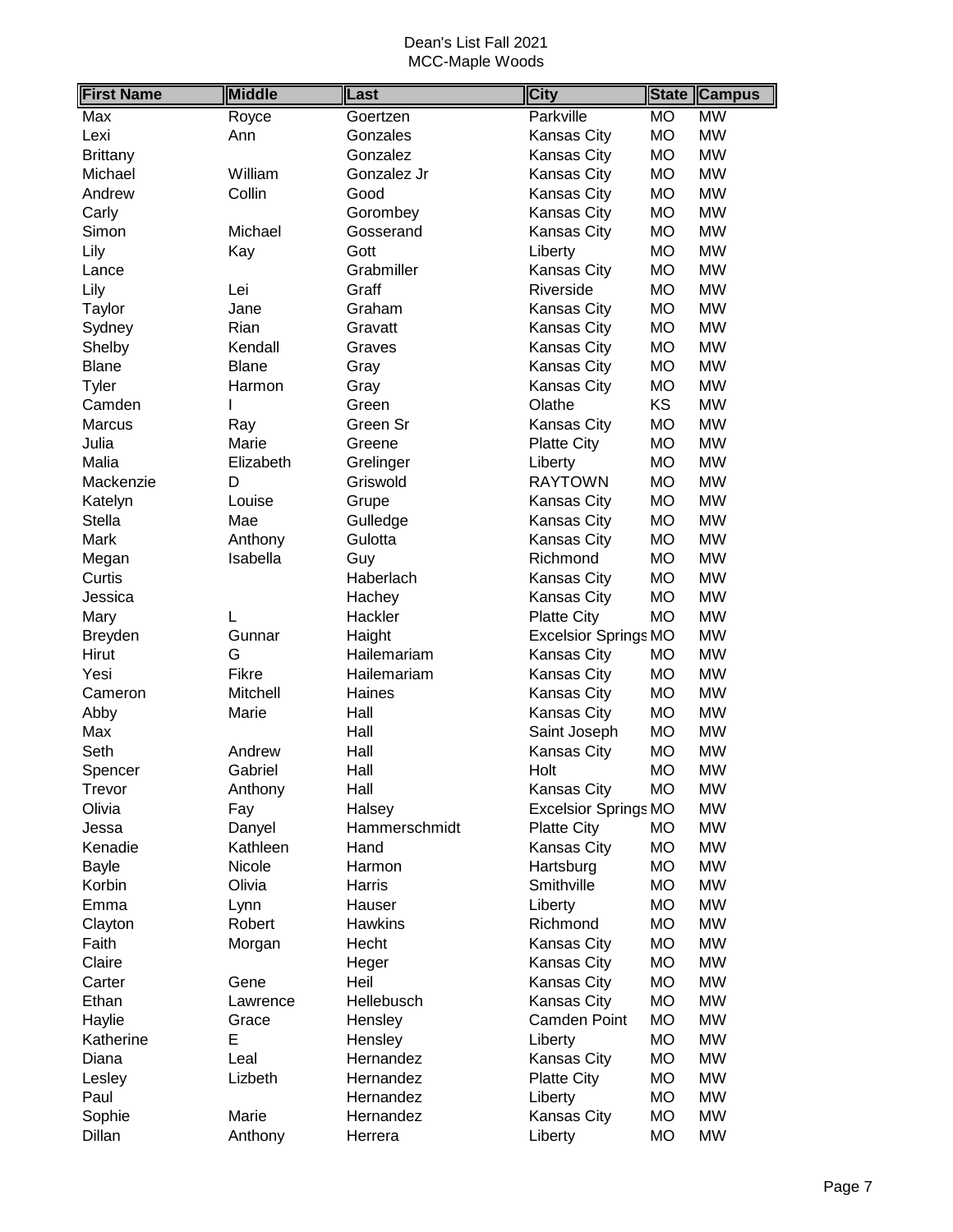| <b>First Name</b> | <b>Middle</b> | Last         | <b>City</b>         | <b>State</b> | <b>Campus</b> |
|-------------------|---------------|--------------|---------------------|--------------|---------------|
| Cassie            | Marie         | Herring      | Saint Joseph        | <b>MO</b>    | <b>MW</b>     |
| Seth              | Mathew        | Herring      | Kansas City         | <b>MO</b>    | <b>MW</b>     |
| Aaryn             | Marie         | Hessenflow   | Gower               | <b>MO</b>    | <b>MW</b>     |
| <b>Nick</b>       | Jerome        | Heuertz      | Liberty             | MO           | <b>MW</b>     |
| Alaina            | Nicole        | Heyne        | Kansas City         | MO           | <b>MW</b>     |
| Jaron             | W             | Hill         | Orrick              | <b>MO</b>    | <b>MW</b>     |
| Keely             | Ryann         | Hill         | <b>Grain Valley</b> | <b>MO</b>    | <b>MW</b>     |
| Ben               | Scott         | Hineborg     | Kearney             | <b>MO</b>    | <b>MW</b>     |
| Chase             | Aron          | Hinton       | Kansas City         | <b>MO</b>    | <b>MW</b>     |
| Melissa           |               | Hirt         | Kansas City         | <b>MO</b>    | <b>MW</b>     |
| Lisa              |               | Hoang        | Kansas City         | <b>MO</b>    | <b>MW</b>     |
| Gabby             | Nicole        | Hodges       | <b>Kansas City</b>  | <b>MO</b>    | <b>MW</b>     |
| Tammy             | L             | Hoefer       | Liberty             | <b>MO</b>    | <b>MW</b>     |
| Makalyn           |               | Hollar       | <b>Kansas City</b>  | <b>MO</b>    | <b>MW</b>     |
| Chloe             | Marie         | Hollon       | Lawson              | <b>MO</b>    | <b>MW</b>     |
| Aboni             |               | Hossain      | Riverside           | <b>MO</b>    | <b>MW</b>     |
| Andrew            | S             | Hovey        | Liberty             | <b>MO</b>    | <b>MW</b>     |
| Katelyn           | Nicole        | Howell       | <b>Kansas City</b>  | <b>MO</b>    | <b>MW</b>     |
| Kimberly          | Ann           | Hubbard      | Kansas City         | <b>MO</b>    | <b>MW</b>     |
| Olivia            | Danielle      | <b>Hubbs</b> | Kansas City         | <b>MO</b>    | <b>MW</b>     |
| Hailey            |               | Huebener     | Kansas City         | <b>MO</b>    | <b>MW</b>     |
| Nikki             | Nicole        | Hughes       | Pleasant Valley     | <b>MO</b>    | <b>MW</b>     |
| Cooper            | Jay           | Hungate      | Kansas City         | <b>MO</b>    | <b>MW</b>     |
| Jerri             |               | Huntley      | Kansas City         | <b>MO</b>    | <b>MW</b>     |
| Lindsey           | M             | Hurtado      | Kansas City         | MO           | <b>MW</b>     |
| Olivia            | LaVerne       | Hutchcraft   | Kansas City         | <b>MO</b>    | <b>MW</b>     |
| Noah              | Gabriel       | Hutchison    | Saint Joseph        | <b>MO</b>    | <b>MW</b>     |
| Sadiya            | Ali           | Idriss       | <b>Kansas City</b>  | <b>MO</b>    | <b>MW</b>     |
| Rebecca           | Renee         | Irminger     | Kearney             | <b>MO</b>    | <b>MW</b>     |
| Shakir            | J             | Jaber        | <b>Kansas City</b>  | <b>MO</b>    | <b>MW</b>     |
| Rayan             |               | Jabr         | <b>Kansas City</b>  | MO           | <b>MW</b>     |
| Audrey            | Grace         | Jackson      | Liberty             | <b>MO</b>    | <b>MW</b>     |
| Isabella          | Maya          | Jackson      | <b>Kansas City</b>  | <b>MO</b>    | <b>MW</b>     |
| Ma'Kaylah         | J             | Jackson      | <b>Kansas City</b>  | <b>MO</b>    | <b>MW</b>     |
| Loran             | Lagace        | Jacques      | <b>Kansas City</b>  | <b>MO</b>    | <b>MW</b>     |
| lqra              |               | Jameel       | <b>Kansas City</b>  | MO           | <b>MW</b>     |
| Sara              | Lynn          | Jamerson     | Lawson              | MO           | <b>MW</b>     |
| Jamee             | Dee           | Jarman       | <b>Kansas City</b>  | MO           | <b>MW</b>     |
| Zahra             | Mohamed       | Jeilani      | Kansas City         | MO           | <b>MW</b>     |
| Amy               | Marie         | Jenison      | Kansas City         | MO           | <b>MW</b>     |
| <b>Brandon</b>    | David         | Jenkins      | <b>Kansas City</b>  | МO           | <b>MW</b>     |
| <b>Brendon</b>    | Scott         | Jennings     | Kearney             | MO           | <b>MW</b>     |
| Christopher       | David         | Jensen       | <b>Platte City</b>  | MO           | <b>MW</b>     |
| Rowen             | Jane          | Jensen       | <b>Kansas City</b>  | <b>MO</b>    | <b>MW</b>     |
| Isabella          | Francesca     | Jilka        | Liberty             | <b>MO</b>    | <b>MW</b>     |
| <b>Bryan</b>      |               | Jimenez      | Kansas City         | MO           | <b>MW</b>     |
| Michelle          | Danielle      | Jimenez      | Kansas City         | МO           | <b>MW</b>     |
| Luke              | Nathan        | Jines        | <b>Kansas City</b>  | МO           | <b>MW</b>     |
| Ava               | Grace         | Johnson      | <b>Kansas City</b>  | <b>MO</b>    | <b>MW</b>     |
| <b>Brooklyn</b>   |               | Johnson      | <b>Kansas City</b>  | MO           | <b>MW</b>     |
| Emily             | Jean Michelle | Johnson      | <b>Platte City</b>  | <b>MO</b>    | <b>MW</b>     |
| Evan              | William       | Johnson      | Kansas City         | MO           | <b>MW</b>     |
| Haley             | Ann           | Johnson      | Conception          | MO           | <b>MW</b>     |
| Janessa           | Marie         | Johnson      | <b>Kansas City</b>  | <b>MO</b>    | <b>MW</b>     |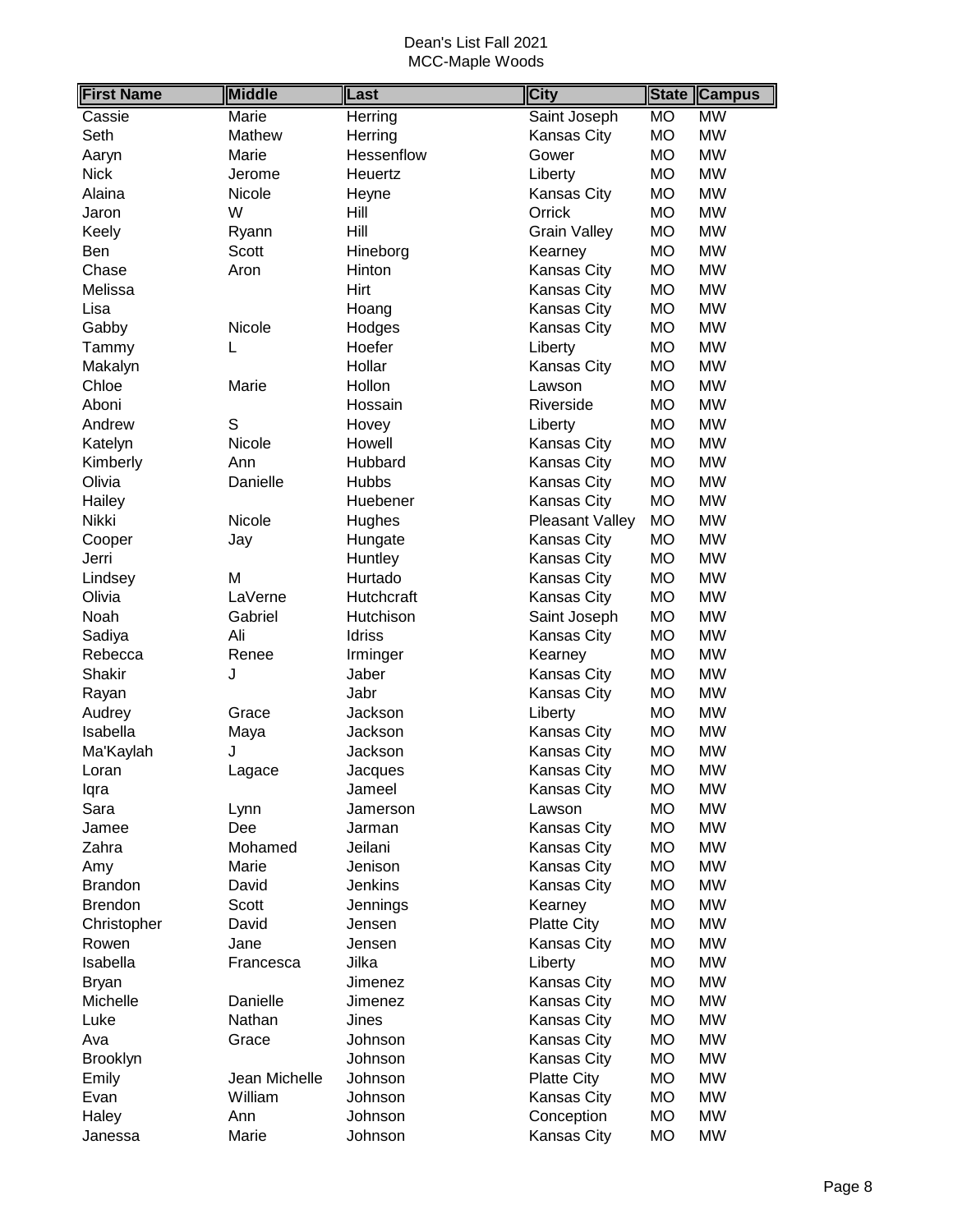| <b>First Name</b> | <b>Middle</b> | Last          | <b>City</b>                 | <b>State</b> | <b>Campus</b> |
|-------------------|---------------|---------------|-----------------------------|--------------|---------------|
| Logan             | Marshall      | Johnson       | Kansas City                 | <b>MO</b>    | <b>MW</b>     |
| Sarah             |               | Johnson       | Kansas City                 | <b>MO</b>    | <b>MW</b>     |
| Shelby            |               | Johnson       | Kansas City                 | <b>MO</b>    | <b>MW</b>     |
| Taryn             | Leahlyn       | Johnson       | Kansas City                 | <b>MO</b>    | <b>MW</b>     |
| Amber             |               | Jones         | Kansas City                 | <b>MO</b>    | <b>MW</b>     |
| Cassidy           | Faye          | Jones         | Kansas City                 | <b>MO</b>    | <b>MW</b>     |
| Katie             | Elizabeth     | Jones         | Kansas City                 | <b>MO</b>    | <b>MW</b>     |
| Rhianna           | Kiley         | Jones         | Kansas City                 | <b>MO</b>    | <b>MW</b>     |
| Sophia            | Lee           | Jones         | <b>Excelsior Springs MO</b> |              | <b>MW</b>     |
| Kayleigh          | Renee         | Jordan        | Kansas City                 | <b>MO</b>    | <b>MW</b>     |
| Hannah            | Elizabeth     | Judin         | Kansas City                 | <b>MO</b>    | <b>MW</b>     |
| Daniel            |               | Jump          | Liberty                     | <b>MO</b>    | <b>MW</b>     |
| Malia             | Christine     | Kaaiakamanu   | Kansas City                 | <b>MO</b>    | <b>MW</b>     |
| Savannah          |               | Kackley       | Kansas City                 | <b>MO</b>    | <b>MW</b>     |
| Haley             | Nicole        | Kalis         | Kansas City                 | <b>MO</b>    | <b>MW</b>     |
| Tyler             |               | Kalm          | Kansas City                 | <b>MO</b>    | <b>MW</b>     |
| Lanie             | Mae           | Kampert       | Kansas City                 | <b>MO</b>    | <b>MW</b>     |
| Mayci             | Marlene       | Kaufman       | Kansas City                 | <b>MO</b>    | <b>MW</b>     |
| Jaspreet          |               | Kaur          | Kansas City                 | <b>MO</b>    | <b>MW</b>     |
| Cael              | Emerson       | Keck          | Kansas City                 | <b>MO</b>    | <b>MW</b>     |
| Jerry             | Allen         | Keeney        | Kansas City                 | <b>MO</b>    | <b>MW</b>     |
| Austin            | Lee Foster    | Keith         | Smithville                  | <b>MO</b>    | <b>MW</b>     |
| Ashlee            | Luella        | Kelley        | Kansas City                 | <b>MO</b>    | <b>MW</b>     |
| Tatum             |               | Kells         | Kansas City                 | <b>MO</b>    | <b>MW</b>     |
| Amaudre           | Kelvon        | Kemp          | Kansas City                 | <b>MO</b>    | <b>MW</b>     |
| Jenna             | Renee         | Kemp          | Kansas City                 | <b>MO</b>    | <b>MW</b>     |
| Rachael           | M             | Kempton       | <b>Kansas City</b>          | <b>MO</b>    | <b>MW</b>     |
| Amaya             | Nicole        | Kennedy       | Rayville                    | <b>MO</b>    | <b>MW</b>     |
| Hailey            | N             | Kenny         | Smithville                  | <b>MO</b>    | <b>MW</b>     |
| Alex              | Christine     | Keschinger    | Kansas City                 | <b>MO</b>    | <b>MW</b>     |
| Caleb             | Micheal       | Kesse-Shepard | Kansas City                 | <b>MO</b>    | <b>MW</b>     |
| Kody              | Lee           | Ketchum       | Kansas City                 | <b>MO</b>    | <b>MW</b>     |
| Abby              |               | Kindred       | Kansas City                 | <b>MO</b>    | <b>MW</b>     |
| Ashlyn            | Grace         | King          | Kansas City                 | <b>MO</b>    | <b>MW</b>     |
| Ethan             | Ryan          | King          | <b>Kansas City</b>          | <b>MO</b>    | <b>MW</b>     |
| Elli              | Grace         | Kirkbride     | <b>Kansas City</b>          | <b>MO</b>    | <b>MW</b>     |
| Kayla             |               | Kisker        | <b>Platte City</b>          | <b>MO</b>    | <b>MW</b>     |
| Ben               |               | Kissinger     | Kansas City                 | <b>MO</b>    | <b>MW</b>     |
| Jackson           | <b>Tyler</b>  | Kline         | Kansas City                 | <b>MO</b>    | <b>MW</b>     |
| Daniel            | John          | Klynsma       | Kansas City                 | <b>MO</b>    | <b>MW</b>     |
| Ebony             | <b>Brooke</b> | Koehler       | Kansas City                 | <b>MO</b>    | <b>MW</b>     |
| Abbie             | Marie         | Kramer        | Kansas City                 | <b>MO</b>    | <b>MW</b>     |
| Aidan             | Wyatt         | Krokstrom     | Smithville                  | <b>MO</b>    | <b>MW</b>     |
| Maddie            |               | Kubicki       | <b>Kansas City</b>          | <b>MO</b>    | <b>MW</b>     |
| Holly             | Ann           | Kuenzi        | Salem                       | <b>OR</b>    | <b>MW</b>     |
| Grace             |               | Kueser        | Kansas City                 | <b>MO</b>    | <b>MW</b>     |
| Courtney          | Jewell        | Kump          | Kansas City                 | <b>MO</b>    | <b>MW</b>     |
| Jack              | N             | Kurtz         | <b>Platte City</b>          | <b>MO</b>    | <b>MW</b>     |
| <b>Brannon</b>    | Malcolm James | LaFrancis     | Kansas City                 | <b>MO</b>    | <b>MW</b>     |
| Jacob             | Matthew       | Lakey         | Kansas City                 | <b>MO</b>    | <b>MW</b>     |
| Thanh             | Thai          | Lam           | <b>Kansas City</b>          | <b>MO</b>    | <b>MW</b>     |
| Kyla              | Nichole       | Lancaster     | Liberty                     | <b>MO</b>    | <b>MW</b>     |
| Michaell          | Catheleen     | Larkin        | Kansas City                 | <b>MO</b>    | <b>MW</b>     |
| Wil               | Isaiah        | Lasater       | Smithville                  | <b>MO</b>    | <b>MW</b>     |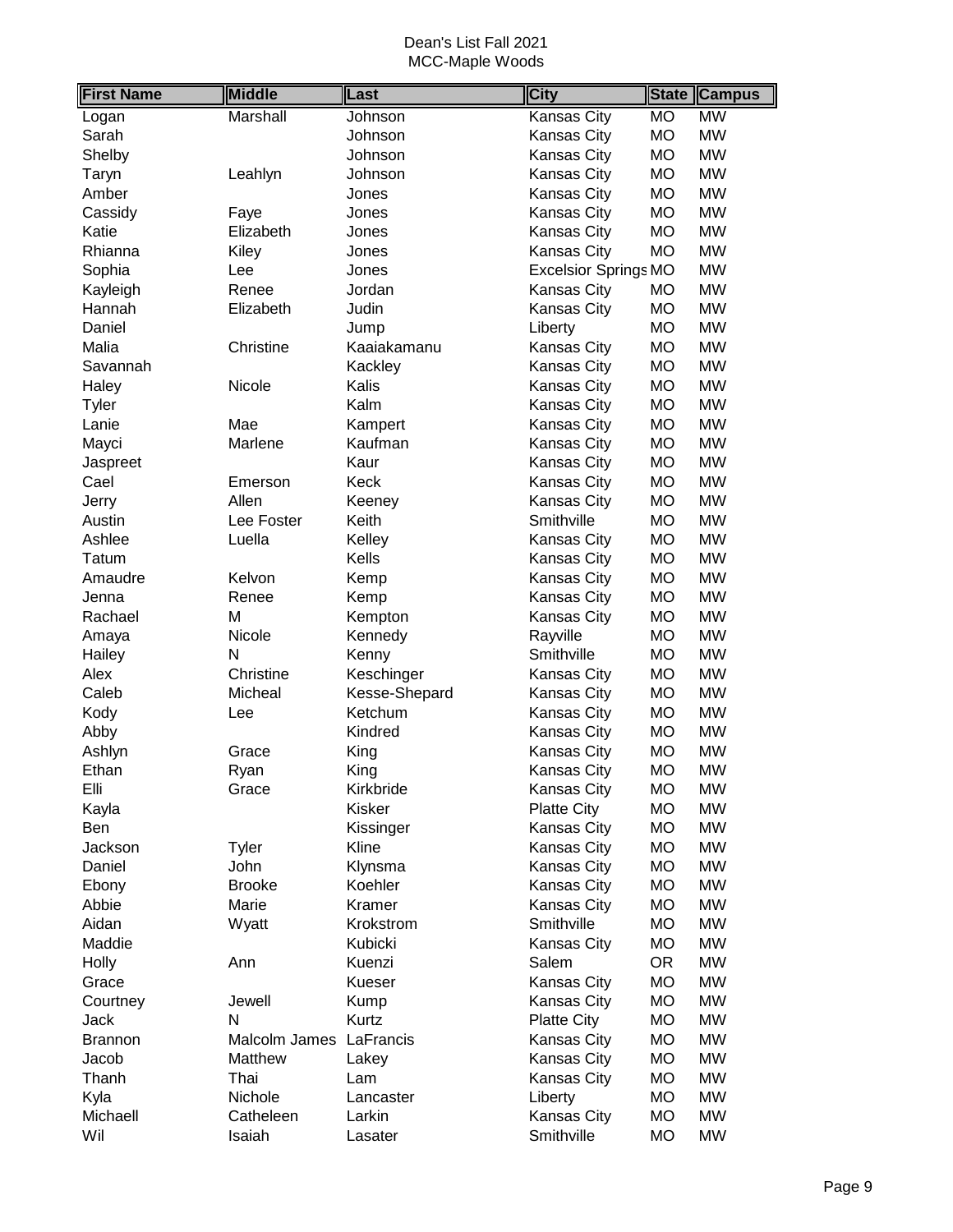| <b>First Name</b>  | <b>Middle</b> | Last           | <b>City</b>        | <b>State</b> | <b>Campus</b> |
|--------------------|---------------|----------------|--------------------|--------------|---------------|
| Chad               | Cameron       | Lasiter        | Independence       | <b>MO</b>    | <b>MW</b>     |
| Keaton             | Donald        | Latlip         | Lees Summit        | <b>MO</b>    | <b>MW</b>     |
| Jonathan           |               | Le             | Kc                 | <b>MO</b>    | <b>MW</b>     |
| Megan              | Elizabeth     | Lee            | Kansas City        | МO           | <b>MW</b>     |
| Jordan             | Quinn         | Legg           | Kansas City        | MO           | <b>MW</b>     |
| Danielle           | Mercedes      | Leiker         | <b>Platte City</b> | <b>MO</b>    | <b>MW</b>     |
| Alex               |               | Leonard        | Saint Joseph       | <b>MO</b>    | <b>MW</b>     |
| <b>Desiree</b>     |               | Letchworth     | Kearney            | <b>MO</b>    | <b>MW</b>     |
| Isaac              | William       | Letsch         | Kansas City        | <b>MO</b>    | <b>MW</b>     |
| Mary               | <b>Stella</b> | Lewis          | Kansas City        | <b>MO</b>    | <b>MW</b>     |
| Mya                | Raye          | Lewis          | Kansas City        | <b>MO</b>    | <b>MW</b>     |
| Rhiannon           | Kay           | Lewis          | Kansas City        | <b>MO</b>    | <b>MW</b>     |
| Sierra             | <b>Beth</b>   | Lewis          | Kansas City        | MO           | <b>MW</b>     |
| <b>Brett</b>       | James         | Lewis jr       | Liberty            | MO           | <b>MW</b>     |
| Will               |               | Lim            | Smithville         | <b>MO</b>    | <b>MW</b>     |
| Savannah           | Kya Louann    | Lindsay        | Kansas City        | <b>MO</b>    | <b>MW</b>     |
| Ruby               |               | Livingston     | Kansas City        | <b>MO</b>    | <b>MW</b>     |
| Ethan              | James         | Locke          | Kansas City        | MO           | <b>MW</b>     |
| Justin             | A             | Lockhart       | Kansas City        | MO           | <b>MW</b>     |
| Katrina            | Nicole        | Long           | Kansas City        | <b>MO</b>    | <b>MW</b>     |
| Oscar              | Uriel         | Lopez Garcia   | Kansas City        | МO           | <b>MW</b>     |
| Solandjinie        |               | Louis          | Kansas City        | МO           | <b>MW</b>     |
| Faith              | Ann           | Love           | Kansas City        | <b>MO</b>    | <b>MW</b>     |
| Jessica            | Ann           | Lowe           | Kearney            | <b>MO</b>    | <b>MW</b>     |
| Joshua             | Allan         | Lowe           | Weston             | <b>MO</b>    | <b>MW</b>     |
| Cherisse           | Aimee         | Lubbers        | Kansas City        | <b>MO</b>    | <b>MW</b>     |
| Josiah             | <b>Bryce</b>  | Lucas          | Pleasant Valley    | <b>MO</b>    | <b>MW</b>     |
| Hattie             | Marie         | Ludwig         | Liberty            | <b>MO</b>    | <b>MW</b>     |
| Lauren             | Nicole        | Lueck          | Liberty            | <b>MO</b>    | <b>MW</b>     |
| Jonas              | Eugene        | Lund           | Kansas City        | MO           | <b>MW</b>     |
| Kaiya              | An            | Lynch          | Kansas City        | <b>MO</b>    | <b>MW</b>     |
| Morgan             |               | Lynch          | Kansas City        | <b>MO</b>    | <b>MW</b>     |
| Megan              | Catherine     | Lyon           | Kansas City        | <b>MO</b>    | <b>MW</b>     |
| Halima             | Mohamud       | Maalin         | Kansas City        | <b>MO</b>    | <b>MW</b>     |
| Samantha           | Renee         | Mackey         | <b>Kansas City</b> | <b>MO</b>    | <b>MW</b>     |
| Maribeth           | Rose          | Maddex         | Liberty            | <b>MO</b>    | <b>MW</b>     |
| Aaron              | Chadwick      | Magee          | Kansas City        | <b>MO</b>    | <b>MW</b>     |
| <b>lvyMitchele</b> | C             | Magut          | Kansas City        | MO           | <b>MW</b>     |
| Stafa              | Saad          | Mahdi          | Kansas City        | МO           | <b>MW</b>     |
| Tygen              | G             | Mair           | <b>Platte City</b> | MO           | <b>MW</b>     |
| Jessica            | Reese         | Majhor         | Kansas City        | <b>MO</b>    | <b>MW</b>     |
| Carson             |               | Mallen         | Kansas City        | МO           | <b>MW</b>     |
| Anabella           | J             | Mandina-Ward   | Kansas City        | <b>MO</b>    | <b>MW</b>     |
| Phil               | Nickolas      | Mangold        | Kansas City        | <b>MO</b>    | <b>MW</b>     |
| Natalie            | Ann           | <b>Maris</b>   | Kansas City        | <b>MO</b>    | <b>MW</b>     |
| Keifer             | Michael       | Martin         | Saint Joseph       | MO           | <b>MW</b>     |
| <b>Britt</b>       |               | Martinez       | Kansas City        | MO           | <b>MW</b>     |
| Dave               |               | Martinez       | Kansas City        | <b>MO</b>    | <b>MW</b>     |
| <b>Brett</b>       |               | Mason          | Kansas City        | <b>MO</b>    | <b>MW</b>     |
| Kimi               | Jo            | Mason          | Liberty            | <b>MO</b>    | <b>MW</b>     |
| Angela             | M             | Mast           | Kansas City        | MO           | <b>MW</b>     |
| Carter             | Michael       | Mast           | Kansas City        | <b>MO</b>    | <b>MW</b>     |
| Isaac              |               | <b>Mathews</b> | Liberty            | <b>MO</b>    | <b>MW</b>     |
| <b>Betsy</b>       | Jane          | Mattison       | Kansas City        | МO           | MW            |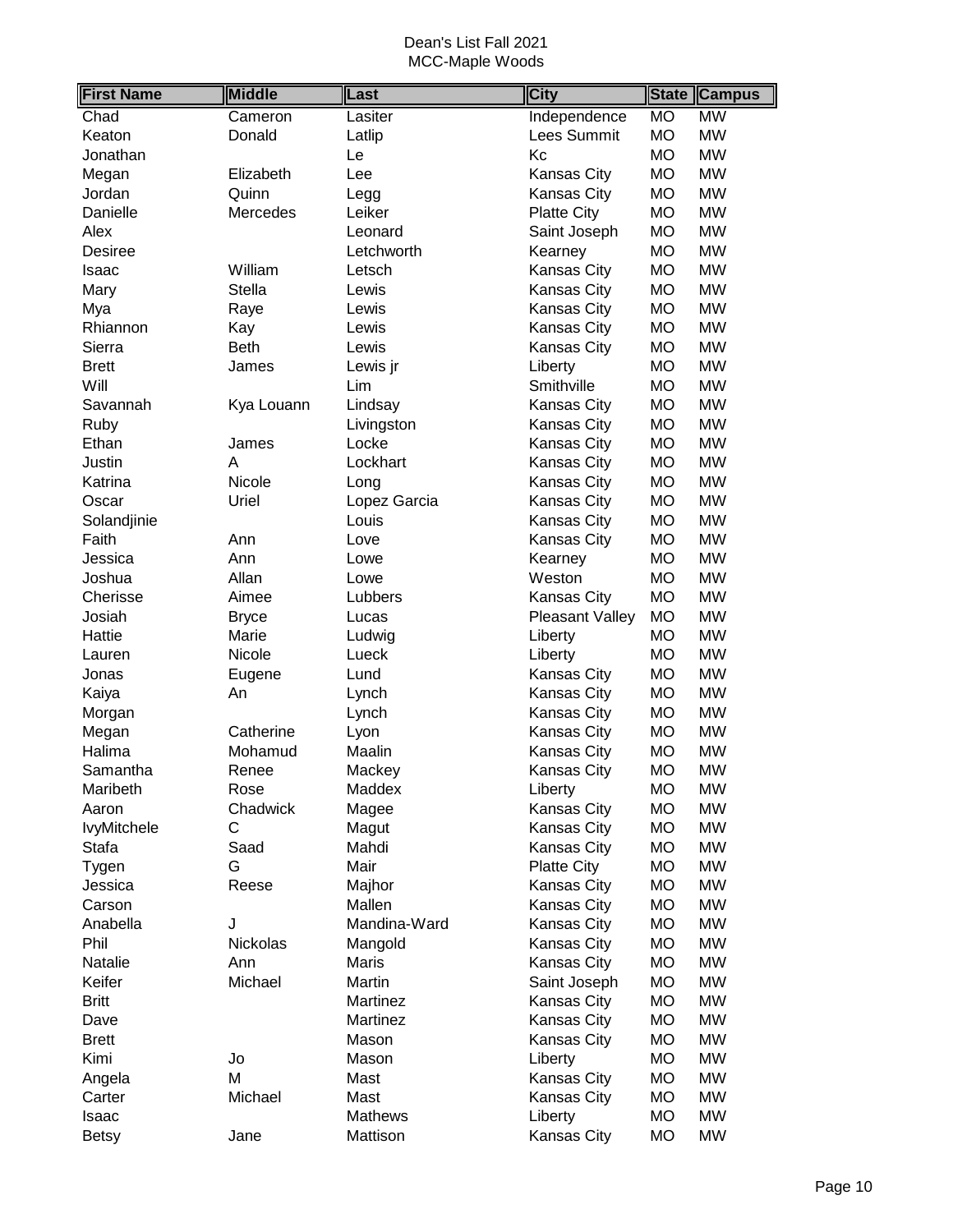| <b>First Name</b> | <b>Middle</b> | Last             | <b>City</b>                 | <b>State</b> | <b>Campus</b> |
|-------------------|---------------|------------------|-----------------------------|--------------|---------------|
| Nicholas          | Anthony       | Mattivi          | <b>Kansas City</b>          | <b>MO</b>    | <b>MW</b>     |
| Carson            | Douglas       | Mattson          | Kansas City                 | <b>MO</b>    | <b>MW</b>     |
| Leah              |               | Maxwell          | Kansas City                 | <b>MO</b>    | <b>MW</b>     |
| Shelbi            | Lynn          | Maxwell          | Kansas City                 | <b>MO</b>    | <b>MW</b>     |
| Kate              | Delaney       | May              | Kansas City                 | <b>MO</b>    | <b>MW</b>     |
| Alyssa            | Nicole        | <b>McAndrews</b> | Saint Joseph                | <b>MO</b>    | <b>MW</b>     |
| Darion            | Marie         | McAtee           | Lawson                      | <b>MO</b>    | <b>MW</b>     |
| Kylee             | Madison       | McCaine          | <b>Kansas City</b>          | <b>MO</b>    | <b>MW</b>     |
| Phillip           | Thomas        | McCann           | Liberty                     | <b>MO</b>    | <b>MW</b>     |
| Trinity           | Luann         | McCann           | Kansas City                 | <b>MO</b>    | <b>MW</b>     |
| <b>Braeden</b>    | Thomas        | <b>McClure</b>   | Kansas City                 | <b>MO</b>    | <b>MW</b>     |
| Ellie             | G             | McCroskie        | Kansas City                 | <b>MO</b>    | <b>MW</b>     |
| Connor            | Scott         | McCullough       | Kansas City                 | <b>MO</b>    | <b>MW</b>     |
| Joshua            |               | McCullough       | Kansas City                 | <b>MO</b>    | <b>MW</b>     |
| Andrew            |               | <b>McDaniel</b>  | Kansas City                 | <b>MO</b>    | <b>MW</b>     |
| Walker            | David         | McDonnell        | <b>Excelsior Springs MO</b> |              | <b>MW</b>     |
| Vaughn            | J.            | McElroy          | Kansas City                 | <b>MO</b>    | <b>MW</b>     |
| Kyra              | Susanne       | McIntosh         | Independence                | <b>MO</b>    | <b>MW</b>     |
| Teal              | Teal          | McIntosh         | Kansas City                 | <b>MO</b>    | <b>MW</b>     |
| Nicholas          | Zachary       | Mckenzie         | Riverside                   | <b>MO</b>    | <b>MW</b>     |
| Erin              | Maria         | McMillan         | Kansas City                 | <b>MO</b>    | <b>MW</b>     |
| Madi              | Ann           | McNearney        | Kansas City                 | <b>MO</b>    | <b>MW</b>     |
| Lauren            | Christine     | McNece           | Smithville                  | <b>MO</b>    | <b>MW</b>     |
| Avery             | Elise         | <b>McNutt</b>    | Liberty                     | <b>MO</b>    | <b>MW</b>     |
| Amber             | Dawn          | Medley           | Holt                        | <b>MO</b>    | <b>MW</b>     |
| Hunter            | J             | Melloway         | Kansas City                 | <b>MO</b>    | <b>MW</b>     |
| Angelo            | Ramses        | Mencia-Godoy     | Kansas City                 | <b>MO</b>    | <b>MW</b>     |
| <b>HANNAH</b>     | $\mathsf{R}$  | <b>MENG</b>      | <b>Platte City</b>          | <b>MO</b>    | <b>MW</b>     |
| Jesse             |               | Messer           | <b>Excelsior Springs MO</b> |              | <b>MW</b>     |
| <b>Breanna</b>    | E             | Meyer            | Independence                | <b>MO</b>    | <b>MW</b>     |
| Emma              | Rae           | Meyers           | Liberty                     | <b>MO</b>    | <b>MW</b>     |
| Lara              |               | <b>Meyers</b>    | Kansas City                 | <b>MO</b>    | <b>MW</b>     |
| Sophia            | Rose          | <b>Miles</b>     | Kansas City                 | <b>MO</b>    | <b>MW</b>     |
| Trenton           | Storm         | <b>Miles</b>     | Smithville                  | <b>MO</b>    | <b>MW</b>     |
| Charlie           | David         | Millard          | Saint Joseph                | <b>MO</b>    | <b>MW</b>     |
| Ashley            | Clare         | Miller           | Kansas City                 | <b>MO</b>    | <b>MW</b>     |
| Georgi            | <b>Riley</b>  | Miller           | <b>LATHROP</b>              | <b>MO</b>    | <b>MW</b>     |
| Lauren            | Ann           | Miller           | Kansas City                 | <b>MO</b>    | <b>MW</b>     |
| Mckenna           |               | <b>Miller</b>    | Kansas City                 | MO           | <b>MW</b>     |
| Regan             | Justine       | <b>Miller</b>    | Kansas City                 | <b>MO</b>    | <b>MW</b>     |
| Steven            | Robert        | Miller           | Independence                | <b>MO</b>    | <b>MW</b>     |
| Malinda           | Malinda       | Minniear         | Liberty                     | <b>MO</b>    | <b>MW</b>     |
| Tessa             | Adalai        | Mitchell         | Parkville                   | <b>MO</b>    | <b>MW</b>     |
| <b>Tsinat</b>     |               | Mitiku           | Kansas City                 | <b>MO</b>    | <b>MW</b>     |
| Yahya             |               | Mohamed          | Kansas City                 | <b>MO</b>    | <b>MW</b>     |
| Faith             | Ann           | Moise            | Kansas City                 | <b>MO</b>    | <b>MW</b>     |
| Jena              | Lee           | Monahan          | Kansas City                 | <b>MO</b>    | <b>MW</b>     |
| Taya              | Andrelyn      | Moon             | Kansas City                 | <b>MO</b>    | <b>MW</b>     |
| Lauren            | Shae          | Moore            | <b>Platte City</b>          | <b>MO</b>    | <b>MW</b>     |
| Lucas             | William       | Moore            | <b>Platte City</b>          | <b>MO</b>    | <b>MW</b>     |
| Shyanne           | T             | Moore            | Kansas City                 | MO           | <b>MW</b>     |
| <b>Stacey</b>     | Leigh         | Moore            | Kansas City                 | MO           | <b>MW</b>     |
| Anita             | Rosalia       | <b>Morales</b>   | Kansas City                 | <b>MO</b>    | <b>MW</b>     |
| Kayla             |               | Morgan           | Kansas City                 | <b>MO</b>    | <b>MW</b>     |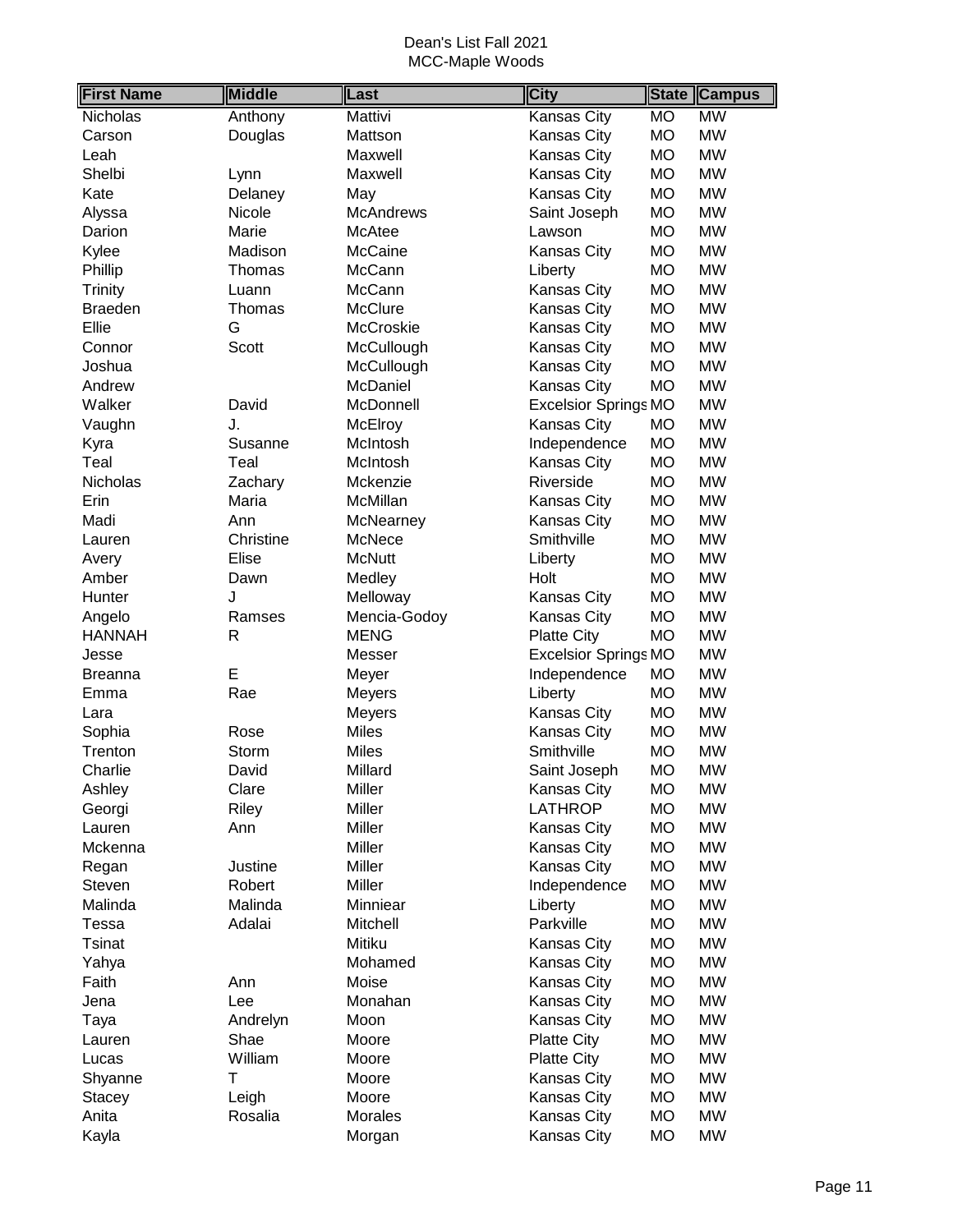| <b>First Name</b> | <b>Middle</b>  | Last              | <b>City</b>                 | <b>State</b> | <b>Campus</b> |
|-------------------|----------------|-------------------|-----------------------------|--------------|---------------|
| Dawson            | Stephen        | Morris            | Lawson                      | <b>MO</b>    | <b>MW</b>     |
| Maggie            | Lynn           | Morris            | Kearney                     | <b>MO</b>    | <b>MW</b>     |
| Caitlynn          | Quinn          | Morrow            | Kansas City                 | <b>MO</b>    | <b>MW</b>     |
| Octavious         | Octavious      | Morst             | <b>Excelsior Springs MO</b> |              | <b>MW</b>     |
| Spencer           | Eugene         | Mueller           | Parkville                   | <b>MO</b>    | <b>MW</b>     |
| Priscilla         | Areana         | Munoz             | <b>Kansas City</b>          | MO           | <b>MW</b>     |
| Allie             | Marie          | Murphy            | <b>Kansas City</b>          | MO           | <b>MW</b>     |
| Erin              |                | Murphy            | Kearney                     | <b>MO</b>    | <b>MW</b>     |
| Grace             |                | Murray            | Kansas City                 | <b>MO</b>    | <b>MW</b>     |
| Ella              | Grace          | <b>Myers</b>      | <b>Kansas City</b>          | <b>MO</b>    | <b>MW</b>     |
| Miranda           | Rose           | Mynatt            | <b>Kansas City</b>          | <b>MO</b>    | <b>MW</b>     |
| Rachel            | Leigh          | Needhammer        | Liberty                     | <b>MO</b>    | <b>MW</b>     |
| Christina         | Sue            | <b>Neely</b>      | <b>Kansas City</b>          | <b>MO</b>    | <b>MW</b>     |
| Matthew           | Christopher    | Nelson            | Kearney                     | <b>MO</b>    | <b>MW</b>     |
| Addison           | Lane           | Neprud            | <b>Kansas City</b>          | <b>MO</b>    | <b>MW</b>     |
| Lanie             | Ann            | Nevil             | <b>Kansas City</b>          | <b>MO</b>    | <b>MW</b>     |
| Abby              | Rose           | Newman            | <b>Kansas City</b>          | <b>MO</b>    | <b>MW</b>     |
| Christine         | Vyvy           | Nguyen            | <b>Kansas City</b>          | <b>MO</b>    | <b>MW</b>     |
| Jason             | Braganaza      | Nguyen            | <b>Kansas City</b>          | <b>MO</b>    | <b>MW</b>     |
| Jimmy             |                | Nguyen            | <b>Kansas City</b>          | <b>MO</b>    | <b>MW</b>     |
| Johnny            | T              | Nguyen            | Kansas City                 | <b>MO</b>    | <b>MW</b>     |
| Kristina          | Ha             | Nguyen            | <b>Kansas City</b>          | <b>MO</b>    | <b>MW</b>     |
| Tien              | Ha Kim         | Nguyen            | Kansas City                 | <b>MO</b>    | <b>MW</b>     |
| Zachary           |                | Nguyen            | <b>Kansas City</b>          | MO           | <b>MW</b>     |
| Danielle          | m              | Nichols           | <b>Kansas City</b>          | <b>MO</b>    | <b>MW</b>     |
| DaVonna           | J              | Nickerson         | Smithville                  | <b>MO</b>    | <b>MW</b>     |
| Faith             | Elizabeth      | Niesen            | <b>Excelsior Springs MO</b> |              | <b>MW</b>     |
| Macy              | Jane           | Nixon             | Kansas City                 | MO           | <b>MW</b>     |
| Yuri              |                | Nixon             | Kansas City                 | <b>MO</b>    | <b>MW</b>     |
| Lizzie            | <b>Brianne</b> | <b>Norris</b>     | Kansas City                 | <b>MO</b>    | <b>MW</b>     |
| Intisar           | Mohamed        | Nourein           | <b>Kansas City</b>          | <b>MO</b>    | <b>MW</b>     |
| Keaton            | M              | O'Connor          | Liberty                     | MO           | <b>MW</b>     |
| Kelcie            | Ann            | O'Dell            | <b>Excelsior Springs MO</b> |              | <b>MW</b>     |
| Cameron           | Daniel         | Oesterle          | Smithville                  | <b>MO</b>    | <b>MW</b>     |
| Jackson           | James          | Ogden             | Liberty                     | <b>MO</b>    | <b>MW</b>     |
| <b>Brady</b>      | Michael        | O'Hara            | Kansas City                 | MO           | <b>MW</b>     |
| Eden              | Israel         | O'Hara            | Liberty                     | <b>MO</b>    | <b>MW</b>     |
| Jamie             |                | Ohler             | Liberty                     | <b>MO</b>    | <b>MW</b>     |
| Tyler             | Andrew         | Olcott            | Lawson                      | MO           | <b>MW</b>     |
| Aidan             | Ran            | Oldham            | <b>Kansas City</b>          | MO           | <b>MW</b>     |
| <b>Bella</b>      |                | Olson             | Kansas City                 | MO           | <b>MW</b>     |
| Angela            | Tochi          | Onyebuchi         | Raytown                     | <b>MO</b>    | <b>MW</b>     |
| Taylor            |                | Orcutt            | Kansas City                 | MO           | <b>MW</b>     |
| Michelle          | Marie          | O'Rear            | Kansas City                 | MO           | <b>MW</b>     |
| Kaitlyn           | Elizabeth      | O'Reilly          | Kansas City                 | МO           | <b>MW</b>     |
| Alex              | D              | <b>Oude Alink</b> | <b>Kansas City</b>          | MO           | <b>MW</b>     |
| Gunner            | Eldridge       | Pace              | Liberty                     | <b>MO</b>    | <b>MW</b>     |
| Payton            | Renee          | Padilla           | Kansas City                 | MO           | <b>MW</b>     |
| Makenzie          | Shalynn        | Painter           | <b>Kansas City</b>          | MO           | <b>MW</b>     |
| Micah             | J              | Palmer            | Smithville                  | MO           | <b>MW</b>     |
| Sam               | Nathan         | Panico            | Kansas City                 | <b>MO</b>    | <b>MW</b>     |
| <b>Drew</b>       | Montgomery     | Parker            | Kansas City                 | <b>MO</b>    | <b>MW</b>     |
| Halen             | Harley         | Parker            | Saint Joseph                | MO           | <b>MW</b>     |
| Jason             | Quinn          | Parman            | Kansas City                 | MO           | <b>MW</b>     |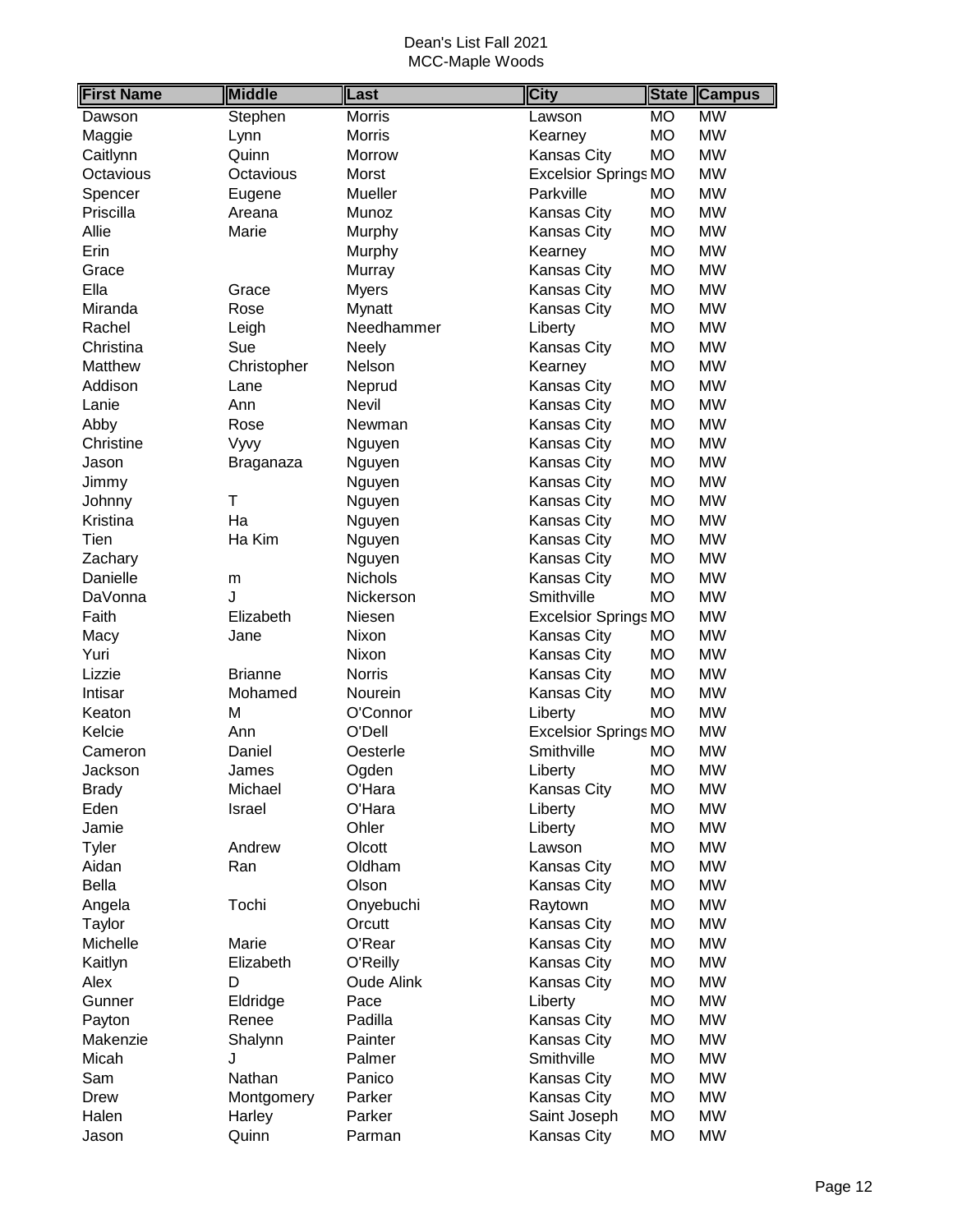| <b>First Name</b> | <b>Middle</b>  | Last          | <b>City</b>        | <b>Campus</b><br><b>State</b> |
|-------------------|----------------|---------------|--------------------|-------------------------------|
| Megan             |                | Parrott       | Riverside          | <b>MW</b><br><b>MO</b>        |
| Cahaya            | Francis        | Pasek         | Kansas City        | <b>MO</b><br><b>MW</b>        |
| Gabe              | Christian      | Passiglia     | Holt               | <b>MO</b><br><b>MW</b>        |
| Jenna             | L              | Patchin       | Gladstone          | <b>MW</b><br><b>MO</b>        |
| Jai               |                | Patel         | Riverside          | <b>MW</b><br><b>MO</b>        |
| <b>Brinnel</b>    | Κ              | Patterson     | Kansas City        | <b>MO</b><br><b>MW</b>        |
| Elyse             | Geneva         | Payne         | <b>Kansas City</b> | <b>MO</b><br><b>MW</b>        |
| Alex              | Nadine         | Pearon        | Kansas City        | <b>MW</b><br><b>MO</b>        |
| Rachael           |                | Pecoraro      | <b>Kansas City</b> | <b>MW</b><br><b>MO</b>        |
| Amanda            | E              | Peery         | Kansas City        | <b>MO</b><br><b>MW</b>        |
| Paige             |                | Pendleton     | Agency             | <b>MW</b><br><b>MO</b>        |
| Ryan              |                | Penrod        | Kearney            | <b>MW</b><br><b>MO</b>        |
| Trenton           | Matthew        | Percival      | Kansas City        | <b>MW</b><br><b>MO</b>        |
| Hunter            |                | Perez         | Kearney            | <b>MW</b><br><b>MO</b>        |
| Linda             | Francesca      | Perez         | Kansas City        | <b>MW</b><br><b>MO</b>        |
| Jackson           | Douglas        | Perry         | Kansas City        | <b>MW</b><br><b>MO</b>        |
| Skylar            | Troy           | Perry         | <b>Kansas City</b> | <b>MW</b><br><b>MO</b>        |
| Nathan            | Adam           | Perryman      | Birmingham         | <b>MW</b><br><b>MO</b>        |
| Emilee            | Grace          | Person        | Kearney            | <b>MW</b><br><b>MO</b>        |
| Mla               | Gianna         | Personelli    | <b>Kansas City</b> | <b>MO</b><br><b>MW</b>        |
| Lauryn            | Danielle       | Peterson      | Kansas City        | <b>MW</b><br><b>MO</b>        |
| Aubrey            | Faith          | Petty         | Kansas City        | <b>MW</b><br><b>MO</b>        |
| Ann               | <b>Theresa</b> | Pham          | Kansas City        | <b>MO</b><br><b>MW</b>        |
| Anna              | Hong           | Pham          | Kansas City        | <b>MW</b><br>MO               |
| Niko              | Isabel         | Phan          | Kansas City        | <b>MW</b><br><b>MO</b>        |
| Stephanie         |                | Phillips      | Kansas City        | <b>MW</b><br><b>MO</b>        |
| Abbey             | Claire         | Pierce        | Holt               | <b>MW</b><br><b>MO</b>        |
| Melanie           | Grace          | Pineda        | Kansas City        | <b>MO</b><br><b>MW</b>        |
| Shawnna           | Renea          | Poindexter    | Kansas City        | <b>MW</b><br><b>MO</b>        |
| Elizabeth         | Kristine       | Pokaluk       | Kansas City        | <b>MO</b><br><b>MW</b>        |
| Lucas             | James          | Pollard       | Lawson             | <b>MO</b><br><b>MW</b>        |
| Tyler             |                | Pope          | <b>Kansas City</b> | <b>MW</b><br><b>MO</b>        |
| Zach              |                | Popejoy       | Kansas City        | <b>MO</b><br><b>MW</b>        |
| Maddie            | Jo             | Porras        | Kansas City        | <b>MO</b><br><b>MW</b>        |
| Allten            | Eugene         | Porter        | Kansas City        | <b>MO</b><br><b>MW</b>        |
| Jessica           |                | Postma        | Parkvillle         | <b>MO</b><br><b>MW</b>        |
| Sydney            | R              | Poteet        | Kansas City        | <b>MW</b><br><b>MO</b>        |
| Jake Ryan         | Christopher    | Powell        | Kansas City        | <b>MW</b><br><b>MO</b>        |
| Aurelia           | Rose           | Power         | Kansas City        | <b>MW</b><br><b>MO</b>        |
| <b>Bevin</b>      |                | Powers        | Kansas City        | <b>MW</b><br><b>MO</b>        |
| Halena            | Jane           | Procopio Ross | Kansas City        | <b>MW</b><br>MO               |
| Tonia             |                | Proctor       | Kansas City        | <b>MW</b><br><b>MO</b>        |
| Devon             | Michael        | Prouty        | Kansas City        | <b>MW</b><br><b>MO</b>        |
| Kathryn           | Mykal          | Pycior-Dasari | Kansas City        | <b>MO</b><br><b>MW</b>        |
| Taylor            |                | Quinn         | Kansas City        | <b>MW</b><br><b>MO</b>        |
| Harun             |                | Radoncic      | Kansas City        | <b>MW</b><br><b>MO</b>        |
| Omar              |                | Radoncic      | Kansas City        | <b>MW</b><br><b>MO</b>        |
| Mia               | Esabel         | Ramirez       | Kansas City        | <b>MW</b><br><b>MO</b>        |
| Halia             | Clarice        | Ramos         | Kansas City        | <b>MO</b><br><b>MW</b>        |
| Gabriella         |                | Ramsey        | Kansas City        | <b>MW</b><br><b>MO</b>        |
| Thomas            | Alan           | Ramsey        | Cameron            | <b>MW</b><br><b>MO</b>        |
| Claire            | Colleen        | Randolph      | Kansas City        | <b>MW</b><br><b>MO</b>        |
| George            | Larkin         | Ranes         | Kansas City        | <b>MW</b><br><b>MO</b>        |
| Sarah             | Elizabeth      | Rangel        | Kansas City        | MO<br><b>MW</b>               |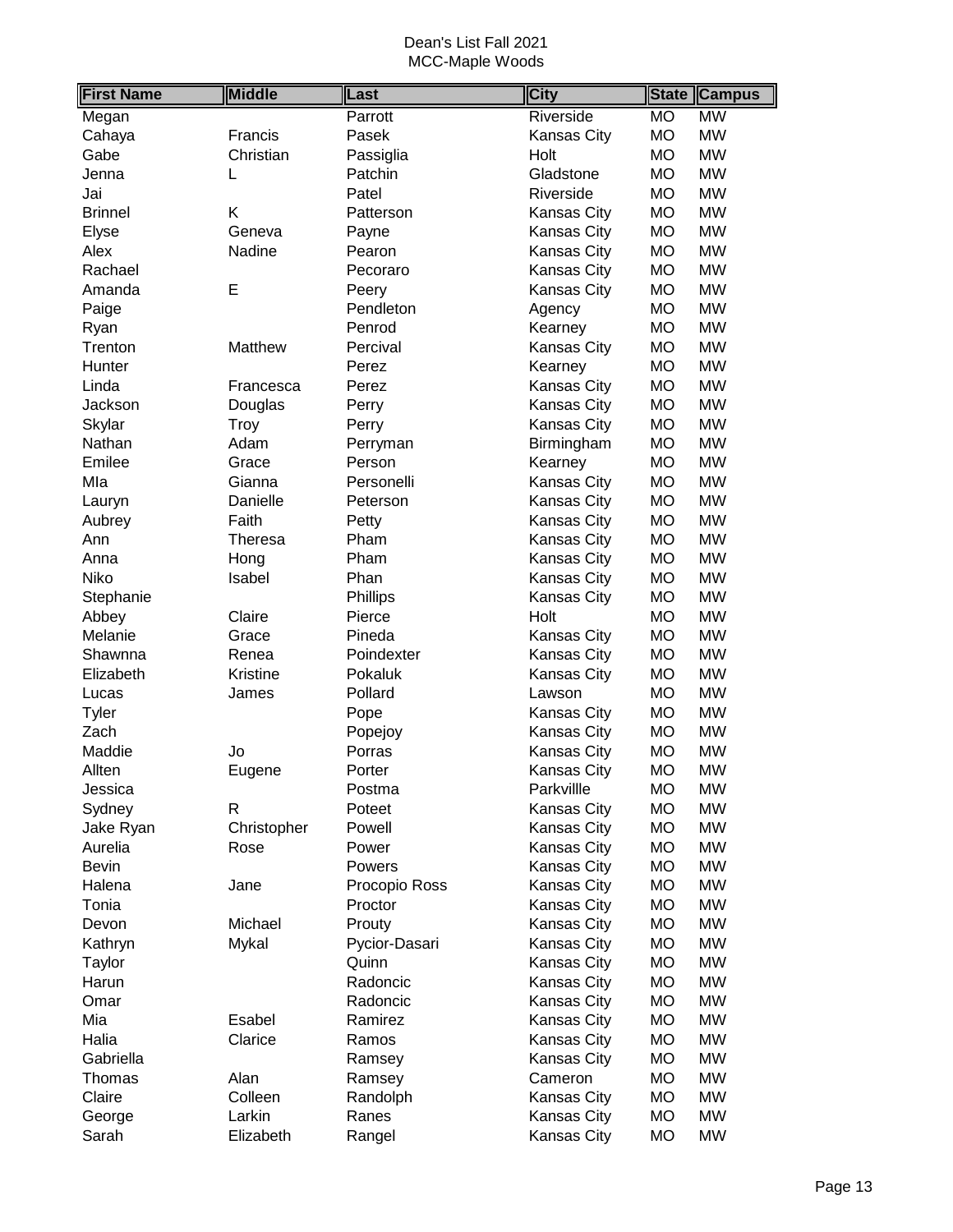| <b>First Name</b> | <b>Middle</b> | Last          | <b>City</b>        | <b>State</b> | <b>Campus</b> |
|-------------------|---------------|---------------|--------------------|--------------|---------------|
| Zach              | John          | Rash          | Kansas City        | MO           | <b>MW</b>     |
| Emily             | Marie         | Rea           | Kansas City        | <b>MO</b>    | <b>MW</b>     |
| Aaron             | Joel          | Rearick       | Liberty            | <b>MO</b>    | <b>MW</b>     |
| Grace             | Justina       | Reddekopp     | Kansas City        | MO           | <b>MW</b>     |
| Sami              | Elizabeth     | Redford       | Kansas City        | <b>MO</b>    | <b>MW</b>     |
| Payton            | M             | Reeves        | Liberty            | <b>MO</b>    | <b>MW</b>     |
| Latasha           | Denise        | Reid          | Kansas City        | <b>MO</b>    | <b>MW</b>     |
| Andria            |               | Reinoso       | Kansas City        | <b>MO</b>    | <b>MW</b>     |
| Luke              | David         | Renton        | Kansas City        | <b>MO</b>    | <b>MW</b>     |
| Noah              | P             | Reuscher      | Kansas City        | <b>MO</b>    | <b>MW</b>     |
| Jenni             | Lynn          | Reust         | Kansas City        | <b>MO</b>    | <b>MW</b>     |
| Matthew           | Raymond       | Revers        | Kansas City        | <b>MO</b>    | <b>MW</b>     |
| Aadyn             | Jae           | Rhodus        | Kansas City        | <b>MO</b>    | <b>MW</b>     |
| Tanner            | Allen         | Ride          | <b>Platte City</b> | MO           | <b>MW</b>     |
| Alexi             | Danielle      | Ridenhour     | Kansas City        | <b>MO</b>    | <b>MW</b>     |
| Allie             | Cole          | Riley         | Smithville         | <b>MO</b>    | <b>MW</b>     |
| Alek              | Raymond       | Ringer        | Kansas City        | <b>MO</b>    | <b>MW</b>     |
| Benjamin          | Edward        | <b>Rivas</b>  | Kearney            | <b>MO</b>    | <b>MW</b>     |
| Nat               | Isabelle      | Rivera        | Kansas City        | <b>MO</b>    | <b>MW</b>     |
| Umme              | Habiba        | Rizwan        | Kansas City        | <b>MO</b>    | <b>MW</b>     |
| Avery             |               | Roach         | Kansas City        | <b>MO</b>    | <b>MW</b>     |
| Chris             | Michael       | Roark         | Kansas City        | <b>MO</b>    | <b>MW</b>     |
| Audrey            | Rose          | Roberts       | Kansas City        | <b>MO</b>    | <b>MW</b>     |
| JD                | Donald        | Roberts       | Kansas City        | <b>MO</b>    | <b>MW</b>     |
| Erin              | Melissa       | Robertson     | Kearney            | <b>MO</b>    | <b>MW</b>     |
| Davis             |               | Rockers       | Kansas City        | <b>MO</b>    | <b>MW</b>     |
| Gracie            | Taylor        | Rodriguez     | Kansas City        | <b>MO</b>    | <b>MW</b>     |
| Madison           |               | Rodriguez     | Liberty            | <b>MO</b>    | <b>MW</b>     |
| Ben               |               | Rohrs         | Kansas City        | <b>MO</b>    | <b>MW</b>     |
| Patrick           | Thomas        | Rojas         | Kansas City        | <b>MO</b>    | <b>MW</b>     |
| Mateo             | Tomas         | Roman         | Liberty            | <b>MO</b>    | <b>MW</b>     |
| Kristina          | M             | Romero        | Kansas City        | <b>MO</b>    | <b>MW</b>     |
| Carla             | LeAnne        | Rose          | Polo               | <b>MO</b>    | <b>MW</b>     |
| Gage              | Zander        | Ross          | Kansas City        | <b>MO</b>    | <b>MW</b>     |
| Tio               | D             | Ross          | <b>Kansas City</b> | <b>MO</b>    | <b>MW</b>     |
| Julia             | Miann         | Roth          | Kearney            | <b>MO</b>    | <b>MW</b>     |
| Maddi             | Grace         | Roy           | Kansas City        | MO           | <b>MW</b>     |
| Hannah            | Elise         | Ruf           | Kansas City        | MO           | <b>MW</b>     |
| <b>Tayler</b>     | Kathleen      | Russell       | Smithville         | MO           | <b>MW</b>     |
| Malik             | Ehab          | Sabala        | Kansas City        | <b>MO</b>    | <b>MW</b>     |
| Nour              | Ehab          | Sabla         | Kansas City        | MO           | <b>MW</b>     |
| Amwaj             | Hamid         | Sabri         | Kansas City        | <b>MO</b>    | <b>MW</b>     |
| Omina             | J             | Saidova       | Kansas City        | MO           | <b>MW</b>     |
| Teramy            |               | Saighman      | Smithville         | <b>MO</b>    | <b>MW</b>     |
| Shaden            | Gandi         | Salamed       | Kansas City        | MO           | <b>MW</b>     |
| Sehla             |               | Saleem        | Kansas City        | MO           | <b>MW</b>     |
| Sumika            |               | Saleem        | Kansas City        | MO           | <b>MW</b>     |
| Vanessa           |               | Sanabria      | Kansas City        | MO           | <b>MW</b>     |
| Luis              | Ramon         | Sanchez       | Kansas City        | <b>MO</b>    | <b>MW</b>     |
| Karn              |               | Sandhawalia   | Kansas City        | МO           | <b>MW</b>     |
| Quinlynn          | Grace         | Sanneman      | <b>Platte City</b> | <b>MO</b>    | <b>MW</b>     |
| Mirian            | L             | <b>Sarres</b> | Kansas City        | <b>MO</b>    | <b>MW</b>     |
| Madison           |               | Saverino      | Kansas City        | <b>MO</b>    | <b>MW</b>     |
| Emily             | Marie         | Saylor        | Parkville          | МO           | <b>MW</b>     |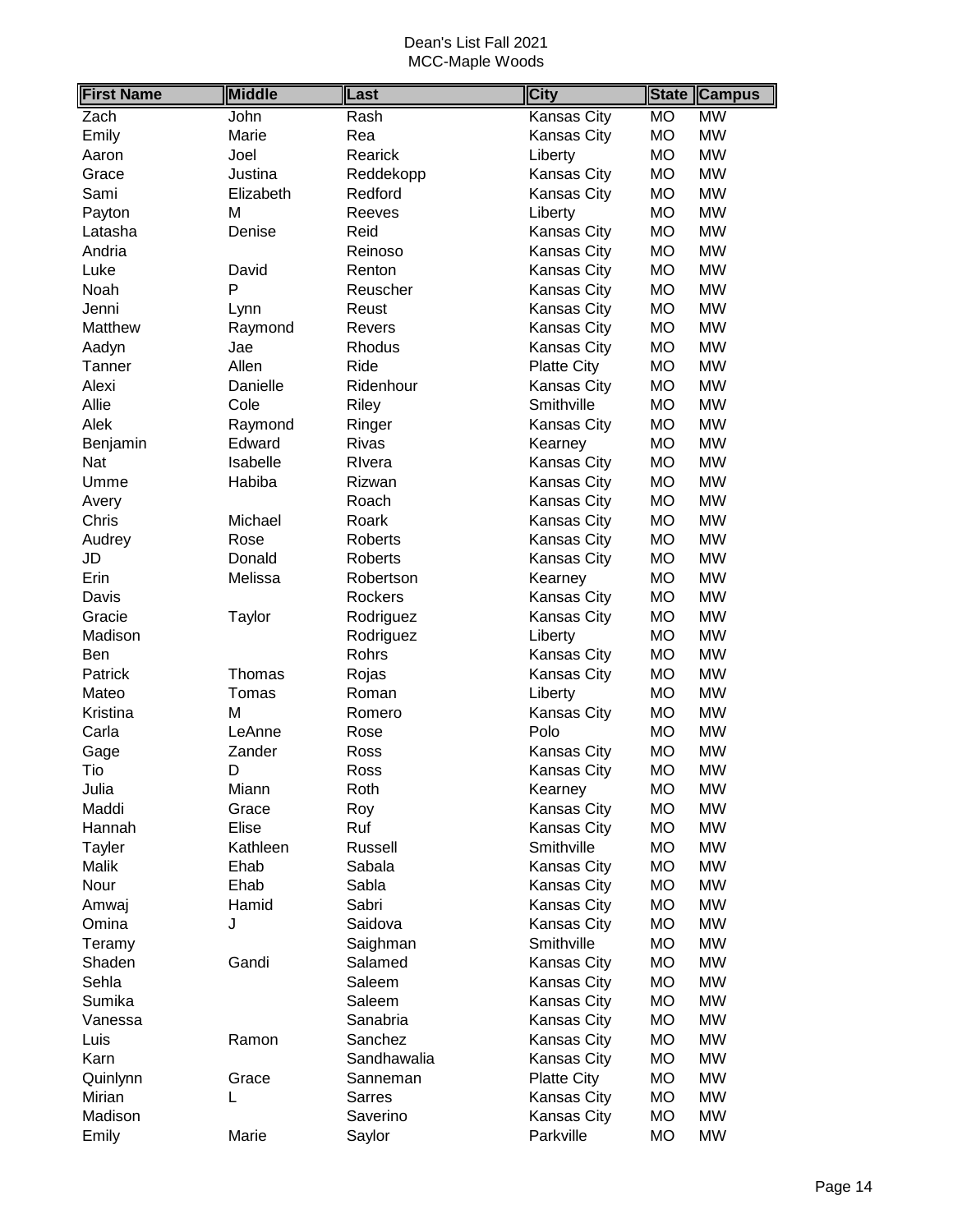| <b>First Name</b> | <b>Middle</b> | Last            | <b>City</b>        |           | <b>State Campus</b> |
|-------------------|---------------|-----------------|--------------------|-----------|---------------------|
| Lindsay           |               | Saylor          | Kansas City        | <b>MO</b> | <b>MW</b>           |
| Christopher       | David         | Schmeling       | Kansas City        | <b>MO</b> | <b>MW</b>           |
| Anna              | Lynne         | Schmidt         | <b>Kansas City</b> | <b>MO</b> | <b>MW</b>           |
| Abby              | Grace         | Schmidtlein     | Kansas City        | MO        | <b>MW</b>           |
| Evan              |               | Schoor          | Kearney            | МO        | <b>MW</b>           |
| Larissa           | Nicole        | Schrag          | Kansas City        | <b>MO</b> | <b>MW</b>           |
| Chesney           | Lynn          | Schreier        | Smithville         | <b>MO</b> | <b>MW</b>           |
| Carleigh          | Leigh         | Schumacher      | <b>Kansas City</b> | <b>MO</b> | <b>MW</b>           |
| Ashlea            |               | Scott           | Kearney            | <b>MO</b> | <b>MW</b>           |
| <b>Bella</b>      | Victoria      | Sears           | Kansas City        | <b>MO</b> | <b>MW</b>           |
| Isaac             | Kenneth       | Selinger        | Kansas City        | <b>MO</b> | <b>MW</b>           |
| Rachael           | Marie         | Serna           | Kansas City        | <b>MO</b> | <b>MW</b>           |
| Joseph            | Domenic       | Serrone         | Kansas City        | <b>MO</b> | <b>MW</b>           |
| <b>Brittany</b>   | Delana        | Serwon          | <b>Kansas City</b> | MO        | <b>MW</b>           |
| Addison           | Paige         | Sharp           | Liberty            | <b>MO</b> | <b>MW</b>           |
| Madison           | Anne          | Sharp           | <b>Kansas City</b> | <b>MO</b> | <b>MW</b>           |
| Savannah          | Michelle      | Sharp           | Kansas City        | MO        | <b>MW</b>           |
| James             | <b>Brian</b>  | Sharp Jr        | Kearney            | <b>MO</b> | <b>MW</b>           |
| Lindsey           | Marie         | Sheldon         | <b>Kansas City</b> | <b>MO</b> | <b>MW</b>           |
| Nian              | Qing          | Shi             | Kansas City        | <b>MO</b> | <b>MW</b>           |
| Terra             | Leigh         | <b>Shields</b>  | Kansas City        | МO        | <b>MW</b>           |
| Joseph            | Α             | Shivley         | Kansas City        | <b>MO</b> | <b>MW</b>           |
| Dylan             | Campbell      | Shockey         | Pleasant Valley    | <b>MO</b> | <b>MW</b>           |
| Nicholette        | Renee         | Shultz          | Kansas City        | <b>MO</b> | <b>MW</b>           |
| Cameron           | David         | Siebert         | Lawson             | <b>MO</b> | <b>MW</b>           |
| Shay              | М             | <b>Simons</b>   | Kansas City        | <b>MO</b> | <b>MW</b>           |
| Hope              | Kathryn       | Simpson         | <b>Platte City</b> | <b>MO</b> | <b>MW</b>           |
| Stalandra         | Nicole        | Simpson         | <b>Kansas City</b> | <b>MO</b> | <b>MW</b>           |
| Elizabeth         | Margaret      | <b>Skinner</b>  | Parkville          | <b>MO</b> | <b>MW</b>           |
| Hannah            |               | Sloan           | Lathrop            | MO        | <b>MW</b>           |
| Mia               | Victoria      | Smiroldo-Arnone | Kansas City        | <b>MO</b> | <b>MW</b>           |
| Asia              | Monet         | Smith           | <b>Kansas City</b> | <b>MO</b> | <b>MW</b>           |
| <b>Breanna</b>    |               | Smith           | Wathena            | <b>KS</b> | <b>MW</b>           |
| Elle              | Ellen         | Smith           | Kansas City        | <b>MO</b> | <b>MW</b>           |
| Ethan             | Graydon       | Smith           | <b>Kansas City</b> | <b>MO</b> | <b>MW</b>           |
| Gavin             | Renaldo       | Smith           | <b>Kansas City</b> | MO        | <b>MW</b>           |
| Josie             | Margo         | Smith           | Kansas City        | МO        | <b>MW</b>           |
| Katie             | L             | Smith           | Kansas City        | МO        | <b>MW</b>           |
| Layla             | Ashlee        | Smith           | Kansas City        | MO        | <b>MW</b>           |
| Noa               | Tatiana       | Smith           | Kansas City        | MO        | <b>MW</b>           |
| Amelia            | Marie         | Snedigar        | Kansas City        | МO        | <b>MW</b>           |
| Henry             | Thomas        | Snider          | Kansas City        | МO        | <b>MW</b>           |
| Avery             | J             | Snyder          | Kansas City        | <b>MO</b> | <b>MW</b>           |
| Jona              |               | Sokoli          | Kansas City        | <b>MO</b> | <b>MW</b>           |
| Omeily            |               | Sosa            | Winter Haven       | FL.       | <b>MW</b>           |
| Cooper            |               | Spencer         | <b>Kansas City</b> | MO        | <b>MW</b>           |
| Lauren            | Ann           | Spillars        | California         | МO        | <b>MW</b>           |
| Taylor            | Ann           | Spittles-Black  | Kansas City        | <b>MO</b> | <b>MW</b>           |
| Brooklynn         |               | Spoonemore      | Saint Joseph       | MO        | <b>MW</b>           |
| Lexi              | Jo            | Spoonemore      | Savannah           | MO        | <b>MW</b>           |
| Lila              |               | Squire          | Kansas City        | МO        | <b>MW</b>           |
| Molley            | Mae           | Stainbrook      | Kansas City        | MO        | <b>MW</b>           |
| Jarrod            | Matthew       | Stallard        | Kansas City        | МO        | <b>MW</b>           |
| Shirrymar         | I             | Stallard        | Kansas City        | МO        | <b>MW</b>           |
|                   |               |                 |                    |           |                     |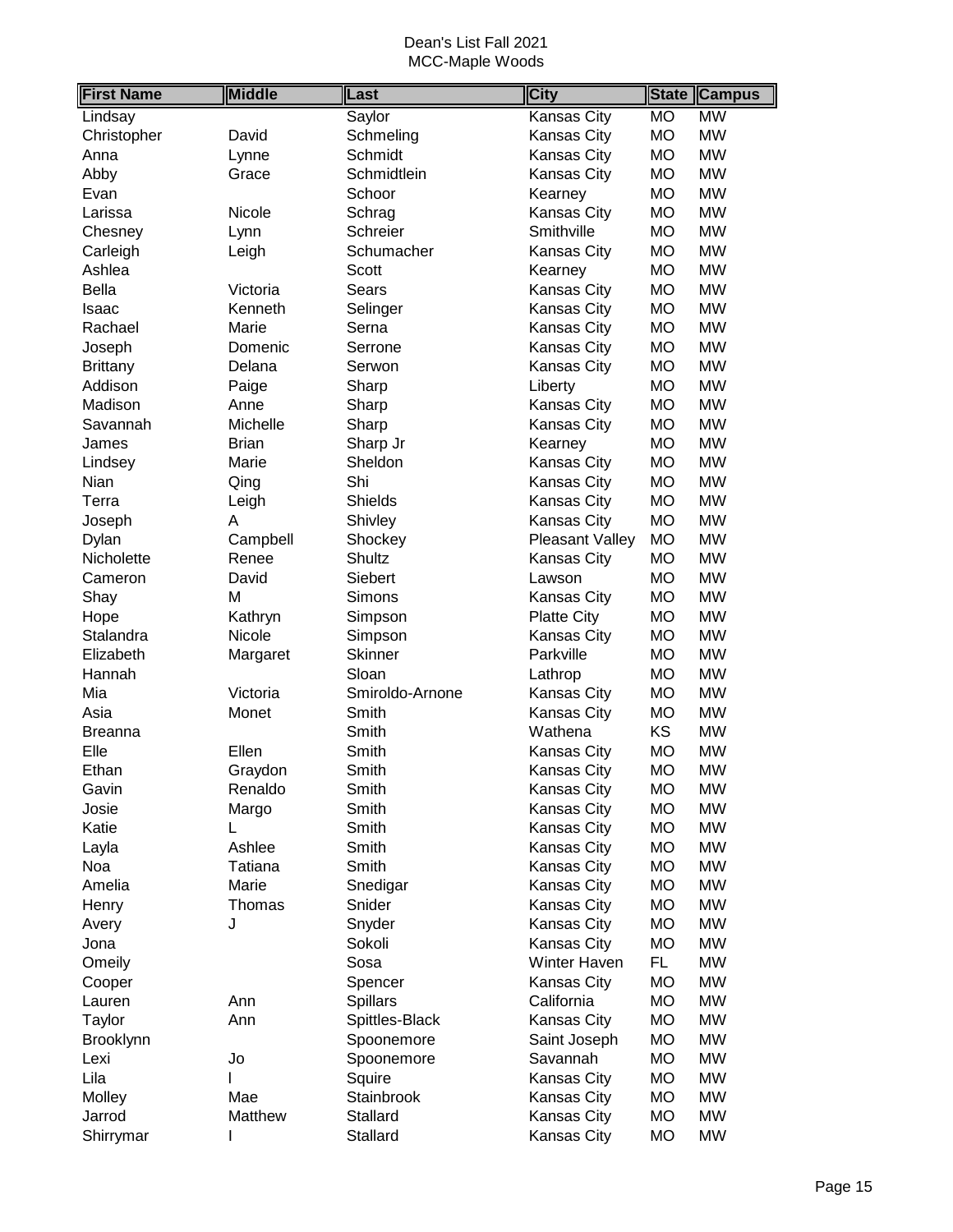| <b>First Name</b> | <b>Middle</b> | Last            | <b>City</b>                 | <b>State</b> | <b>Campus</b> |
|-------------------|---------------|-----------------|-----------------------------|--------------|---------------|
| <b>Hallie</b>     | Kathleen      | Stamper         | Kansas City                 | <b>MO</b>    | <b>MW</b>     |
| Jesse             | Lee           | Stamper         | Kansas City                 | <b>MO</b>    | <b>MW</b>     |
| Avery             | Renee         | <b>Starr</b>    | Liberty                     | <b>MO</b>    | <b>MW</b>     |
| Andrew            |               | <b>Stauffer</b> | Kansas City                 | <b>MO</b>    | <b>MW</b>     |
| Emma              | Mary          | <b>Stauffer</b> | Kansas City                 | <b>MO</b>    | <b>MW</b>     |
| Mallary           |               | Stenger         | Kansas City                 | <b>MO</b>    | <b>MW</b>     |
| McKenna           |               | <b>Stephens</b> | Liberty                     | <b>MO</b>    | <b>MW</b>     |
| Robert            | Joshua        | <b>Sticken</b>  | Kansas City                 | <b>MO</b>    | <b>MW</b>     |
| Cierra            | Alexis        | Stine-Atkinson  | Kansas City                 | <b>MO</b>    | <b>MW</b>     |
| Adian             | Mason         | <b>Stock</b>    | Kansas City                 | <b>MO</b>    | <b>MW</b>     |
| Ireland           |               | Stoddard        | Weston                      | <b>MO</b>    | <b>MW</b>     |
| Carter            | Mitchell      | <b>Strain</b>   | Kearney                     | <b>MO</b>    | <b>MW</b>     |
| Jessy             |               | Strang          | Kansas City                 | <b>MO</b>    | <b>MW</b>     |
| Devin             | Joy           | Stripling       | Kansas City                 | <b>MO</b>    | <b>MW</b>     |
| Chloe             |               | Strong          | Kansas City                 | <b>MO</b>    | <b>MW</b>     |
| Roslyn            | Kai           | Strong          | Kansas City                 | <b>MO</b>    | <b>MW</b>     |
| Liza              |               | Suarez          | Kansas City                 | <b>MO</b>    | <b>MW</b>     |
| Olivia            | Alexis        | Sudmann         | Liberty                     | <b>MO</b>    | <b>MW</b>     |
| Paul              | Thomas        | Sullender       | Dearborn                    | <b>MO</b>    | <b>MW</b>     |
| Jillian           |               | Sullivan        | Kansas City                 | <b>MO</b>    | <b>MW</b>     |
| <b>Nick</b>       | Kent          | Sullivan        | Liberty                     | <b>MO</b>    | <b>MW</b>     |
| Will              | Benjamin      | <b>Summers</b>  | Kansas City                 | <b>MO</b>    | <b>MW</b>     |
| Tina              | Michelle      | Sun             | Kansas City                 | <b>MO</b>    | <b>MW</b>     |
| Wen               |               | Sun             | Kansas City                 | <b>MO</b>    | <b>MW</b>     |
| Patrick           | Leigh         | Sutton          | <b>Platte City</b>          | <b>MO</b>    | <b>MW</b>     |
| Sid               | Raj           | Suvarna         | Kansas City                 | <b>MO</b>    | <b>MW</b>     |
| Xander            |               | Swain           | Kansas City                 | <b>MO</b>    | <b>MW</b>     |
| Samantha          | Anne          | Swenson         | Smithville                  | <b>MO</b>    | <b>MW</b>     |
| Gage              | Tyler         | Swierczek       | Kansas City                 | <b>MO</b>    | <b>MW</b>     |
| Kara              | Marie         | Tabaka          | Weston                      | <b>MO</b>    | <b>MW</b>     |
| Robert            |               | Tait            | Kansas City                 | <b>MO</b>    | <b>MW</b>     |
| Kalah             | Lynn          | <b>Talley</b>   | Kansas City                 | KS           | <b>MW</b>     |
| Baridoosia        |               | Tanee           | Kansas City                 | <b>MO</b>    | <b>MW</b>     |
| Thanh             |               | Tang            | Kansas City                 | <b>MO</b>    | <b>MW</b>     |
| Aleena            | Marie         | Tate            | Kansas City                 | <b>MO</b>    | <b>MW</b>     |
| Mackenzie         | Nicole        | Tate            | <b>Kansas City</b>          | <b>MO</b>    | MW            |
| Veronica Lynn     | Tesla         | Tatum           | Kansas City                 | <b>MO</b>    | <b>MW</b>     |
| Linda             |               | Tavakoli        | Kansas City                 | <b>MO</b>    | <b>MW</b>     |
| Morgan            |               | Taylor          | Kansas City                 | <b>MO</b>    | <b>MW</b>     |
| Peyton            | Alise         | Taylor          | Kansas City                 | MO           | <b>MW</b>     |
| Whitney           | Kay           | Taylor          | Liberty                     | <b>MO</b>    | <b>MW</b>     |
| Caleb             | Conner        | Teachout        | Edgerton                    | <b>MO</b>    | <b>MW</b>     |
| Cade              | <b>Tiger</b>  | Teat            | <b>Excelsior Springs MO</b> |              | MW            |
| Fieruz            |               | <b>Tekle</b>    | Kansas City                 | МO           | MW            |
| Hannah            |               | Tennant         | Kansas City                 | <b>MO</b>    | <b>MW</b>     |
| Lexi              | Ann           | Terrell         | Kansas City                 | <b>MO</b>    | MW            |
| Carter            | Sean          | Thoe            | Kansas City                 | <b>MO</b>    | MW            |
| Alyson            | Grace         | Thompson        | Lawson                      | <b>MO</b>    | <b>MW</b>     |
| Kaelyn            | Lehr          | Thompson        | Kansas City                 | <b>MO</b>    | <b>MW</b>     |
| Kayla             | Rose          | Thompson        | Kansas City                 | <b>MO</b>    | <b>MW</b>     |
| Vickie            |               | Thompson        | Kansas City                 | <b>MO</b>    | <b>MW</b>     |
| Reba              | Mishell       | Throckmorton    | Kansas City                 | <b>MO</b>    | <b>MW</b>     |
| Ethan             | Isaac         | Thummel         | Kansas City                 | <b>MO</b>    | <b>MW</b>     |
| Stephanie         |               | Tiggemann       | Ashland                     | MO           | MW            |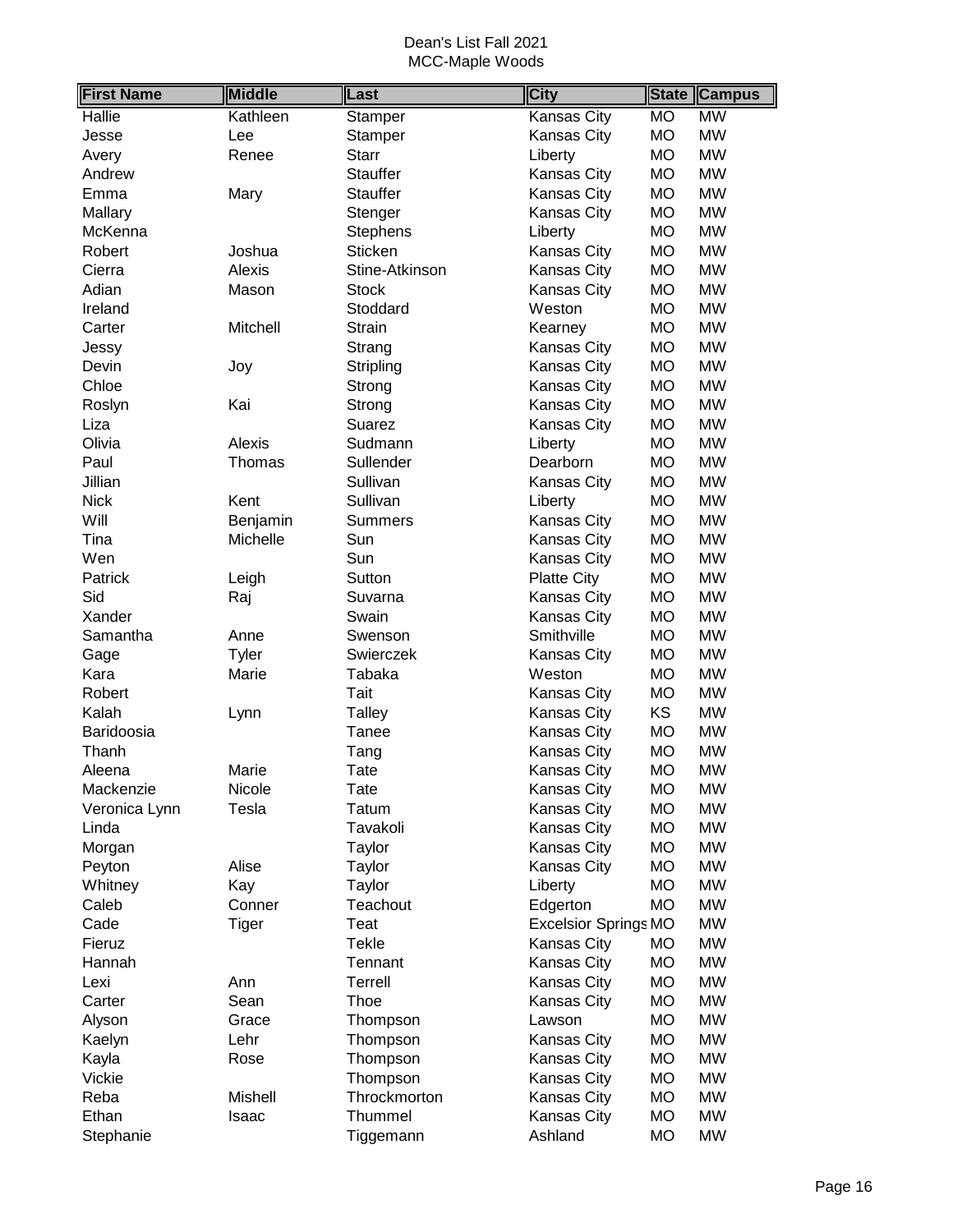| <b>First Name</b> | <b>Middle</b> | Last           | <b>City</b>                 | <b>State</b> | <b>Campus</b> |
|-------------------|---------------|----------------|-----------------------------|--------------|---------------|
| Katie             | Elizabeth     | <b>Tillock</b> | Gower                       | <b>MO</b>    | <b>MW</b>     |
| Mikoya            | Marnae        | <b>Tisdel</b>  | Kansas City                 | <b>MO</b>    | <b>MW</b>     |
| Samantha          | Rose          | <b>Torres</b>  | Kansas City                 | <b>MO</b>    | <b>MW</b>     |
| Anh Thu           | Thi           | Tran           | Kansas City                 | <b>MO</b>    | <b>MW</b>     |
| Daniel            | Gia           | Tran           | Kansas City                 | <b>MO</b>    | <b>MW</b>     |
| Jessica           | Dawn          | Treanor        | Gladstone                   | <b>MO</b>    | <b>MW</b>     |
| Tyler             |               | <b>Trickey</b> | Kansas City                 | <b>MO</b>    | <b>MW</b>     |
| Lacie             |               | <b>Tucker</b>  | Kansas City                 | <b>MO</b>    | <b>MW</b>     |
| Emily             |               | Turecki        | Kansas City                 | <b>MO</b>    | <b>MW</b>     |
| Falcon            | Mckayla       | Turner         | <b>Kansas City</b>          | <b>MO</b>    | <b>MW</b>     |
| Maddy             | Grace         | Turner         | Liberty                     | <b>MO</b>    | <b>MW</b>     |
| Parker            | Wesley        | Turpin         | Kansas City                 | <b>MO</b>    | <b>MW</b>     |
| Lucia             | Yue           | Tyler          | Kansas City                 | <b>MO</b>    | <b>MW</b>     |
| Hannah            | Christine     | Uhlmer         | Kansas City                 | <b>MO</b>    | <b>MW</b>     |
| Lisa              |               | Uketui         | Kansas City                 | <b>MO</b>    | <b>MW</b>     |
| Jayna             | Ellen         | <b>Urness</b>  | Kansas City                 | <b>MO</b>    | <b>MW</b>     |
| Tyler             | Aaron         | Uzynski        | Kansas City                 | <b>MO</b>    | <b>MW</b>     |
| Damaris           |               | Valencia       | Kansas City                 | <b>MO</b>    | <b>MW</b>     |
| Nathanael         | Thomas        | Valencic       | Kansas City                 | <b>MO</b>    | <b>MW</b>     |
| Estrella          | Sumara        | Van Kirk       | Kansas City                 | <b>MO</b>    | <b>MW</b>     |
| Sam               | Liam Scott    | Vanderlinden   | <b>Excelsior Springs MO</b> |              | <b>MW</b>     |
| <b>Beck</b>       |               | Vang           | Kansas City                 | <b>MO</b>    | <b>MW</b>     |
| Caroline          |               | Vang           | Kansas City                 | <b>MO</b>    | <b>MW</b>     |
| Tyler             | Anthony       | VanMeter       | Kearney                     | <b>MO</b>    | <b>MW</b>     |
| L'yneal           | Dwayne        | Vanreed        | Kansas City                 | <b>MO</b>    | <b>MW</b>     |
| Lauren            | Nicole        | Verachtert     | Kansas City                 | <b>MO</b>    | <b>MW</b>     |
| Camille           | Marie         | Verhoeven      | Kansas City                 | <b>MO</b>    | <b>MW</b>     |
| Lance             | John          | Vermeer        | Plattsburg                  | <b>MO</b>    | <b>MW</b>     |
| Josey             | Leigh         | <b>Vickers</b> | Kansas City                 | <b>MO</b>    | <b>MW</b>     |
| Ashanti           |               | Victore        | <b>Platte City</b>          | <b>MO</b>    | <b>MW</b>     |
| Adriana           | Liyevi        | Villegas       | Kansas City                 | <b>MO</b>    | <b>MW</b>     |
| Caedmon           | Kyle          | Voigt          | Kansas City                 | <b>MO</b>    | <b>MW</b>     |
| Savana            | Marie         | Voss           | Kansas City                 | <b>MO</b>    | <b>MW</b>     |
| David             |               | Wade           | Saint Joseph                | <b>MO</b>    | <b>MW</b>     |
| Helena            | Abate         | Waktola        | Kansas City                 | <b>MO</b>    | <b>MW</b>     |
| <b>Stacey</b>     | Jeannine      | Walker         | <b>Pleasant Valley</b>      | MO           | <b>MW</b>     |
| MacKenna          | Gene          | Wallace        | Kansas City                 | MO           | <b>MW</b>     |
| Easton            | Ainsley       | Waller         | Kansas City                 | <b>MO</b>    | <b>MW</b>     |
| Natalie           | Victoria      | Walters        | Kansas City                 | <b>MO</b>    | <b>MW</b>     |
| Chris             | P             | Ward           | Kearney                     | МO           | <b>MW</b>     |
| Deja              |               | Washington     | Kansas City                 | MO           | <b>MW</b>     |
| Jonathan          | Meeker        | Watkins        | Liberty                     | <b>MO</b>    | <b>MW</b>     |
| Skyler            | Michael       | Weaver         | Kansas City                 | MO           | <b>MW</b>     |
| Korey             | Robert Issac  | Wehner         | Kansas City                 | MO           | <b>MW</b>     |
| Allison           | Elise         | Weiner         | Liberty                     | MO           | <b>MW</b>     |
| Trey              | Voyd          | Weith          | Kansas City                 | MO           | <b>MW</b>     |
| Carly             | Mason         | Wells          | Kansas City                 | MO           | <b>MW</b>     |
| Anna Marie        | Elizabeth     | Wernsman       | Lenexa                      | <b>KS</b>    | <b>MW</b>     |
| Sean              | James         | Wessel         | Kansas City                 | <b>MO</b>    | <b>MW</b>     |
| Emily             | <b>Breann</b> | West           | <b>Excelsior Springs MO</b> |              | <b>MW</b>     |
| Katy              |               | West           | Dearborn                    | <b>MO</b>    | <b>MW</b>     |
| Madi              | Elizabeth     | Whalen         | Kansas City                 | MO           | <b>MW</b>     |
| Julia             | L             | Whiles         | Kansas City                 | <b>MO</b>    | <b>MW</b>     |
| Gale              |               | White          | <b>Platte City</b>          | <b>MO</b>    | <b>MW</b>     |